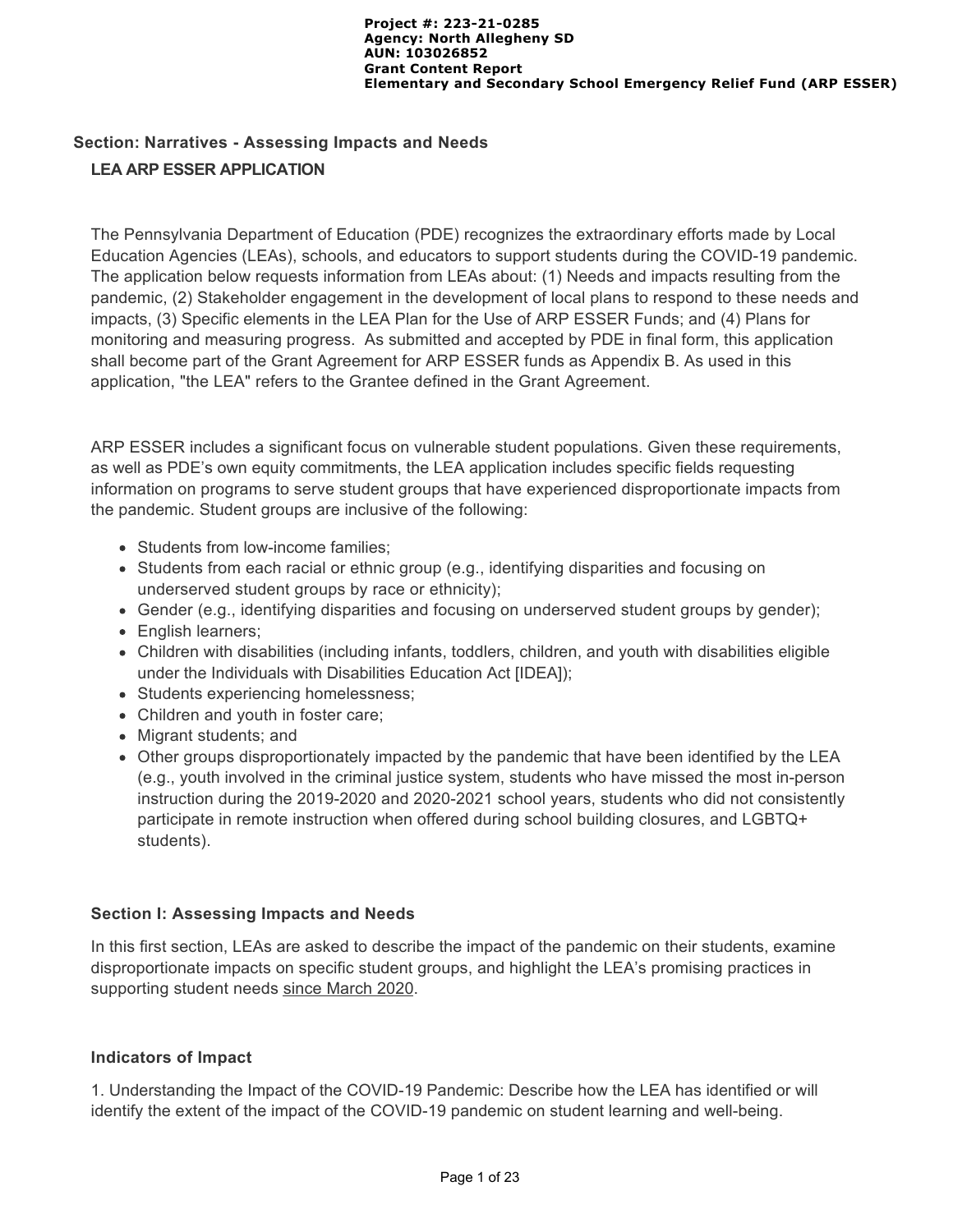Specifically, what methods (i.e., collecting and analyzing data and information from focus groups, surveys, and local assessment results) were used or will be used to identify and measure impacts in four key areas: (1) Academic impact of lost instructional time, (2) Chronic absenteeism, (3) Student engagement, and (4) Social-emotional well-being?

|                                                             | <b>Methods Used to Understand Each Type of Impact</b>                                                                                                                                                                                                                                                                                                                                                                           |
|-------------------------------------------------------------|---------------------------------------------------------------------------------------------------------------------------------------------------------------------------------------------------------------------------------------------------------------------------------------------------------------------------------------------------------------------------------------------------------------------------------|
| <b>Academic Impact of</b><br><b>Lost Instructional Time</b> | Review of student performance progress pre-pandemic as compared to<br>data on progress on the same goals during the first three months of 2020.<br>CCS was provided over the summer of 2021 and baseline data on goals is<br>being collected during the fall of 2021. Further, available performance data<br>has been reviewed over a five year period for buildings to determine<br>present level of performance for students. |
| <b>Chronic Absenteeism</b>                                  | Review of five years worth of attendance data for students                                                                                                                                                                                                                                                                                                                                                                      |
| <b>Student Engagement</b>                                   | Review of course failures over the past three years and periodic<br>attendance is gathered and monitored on a daily basis. Further, we have<br>implemented MTSS at the elementary level. Additionally, data teams are<br>being formed to review assessment data.                                                                                                                                                                |
| <b>Social-emotional Well-</b><br>being                      | Student sign in logs, implementation and referral rate for school based<br>mental health                                                                                                                                                                                                                                                                                                                                        |
| <b>Other Indicators</b>                                     | Referral rates to special education, referral to gifted education, eligibility<br>rates for Special/Gifted Education.                                                                                                                                                                                                                                                                                                           |

# **Documenting Disproportionate Impacts**

2. Identify **at least three student** groups in the LEA that faced particularly significant impacts from the pandemic. For each, provide specific strategies that were used or will be used to identify and measure impacts.

| <b>Student Group</b>                                                                                                                                                           | Provide specific strategies that were used<br>or will be used to identify and measure<br>impacts |
|--------------------------------------------------------------------------------------------------------------------------------------------------------------------------------|--------------------------------------------------------------------------------------------------|
| Children with disabilities (including infants,<br>toddlers, children, and youth with disabilities<br>eligible under the Individuals with Disabilities<br>Education Act [IDEA]) | Monitor Attendance, Discipline, Course progress,<br>and IEP goals                                |
| English learners                                                                                                                                                               | Monitor Attendance, Discipline, WIDA, and<br>Course progress                                     |
| Students from low-income families                                                                                                                                              | Monitor Attendance, Discipline, and Course<br>progress                                           |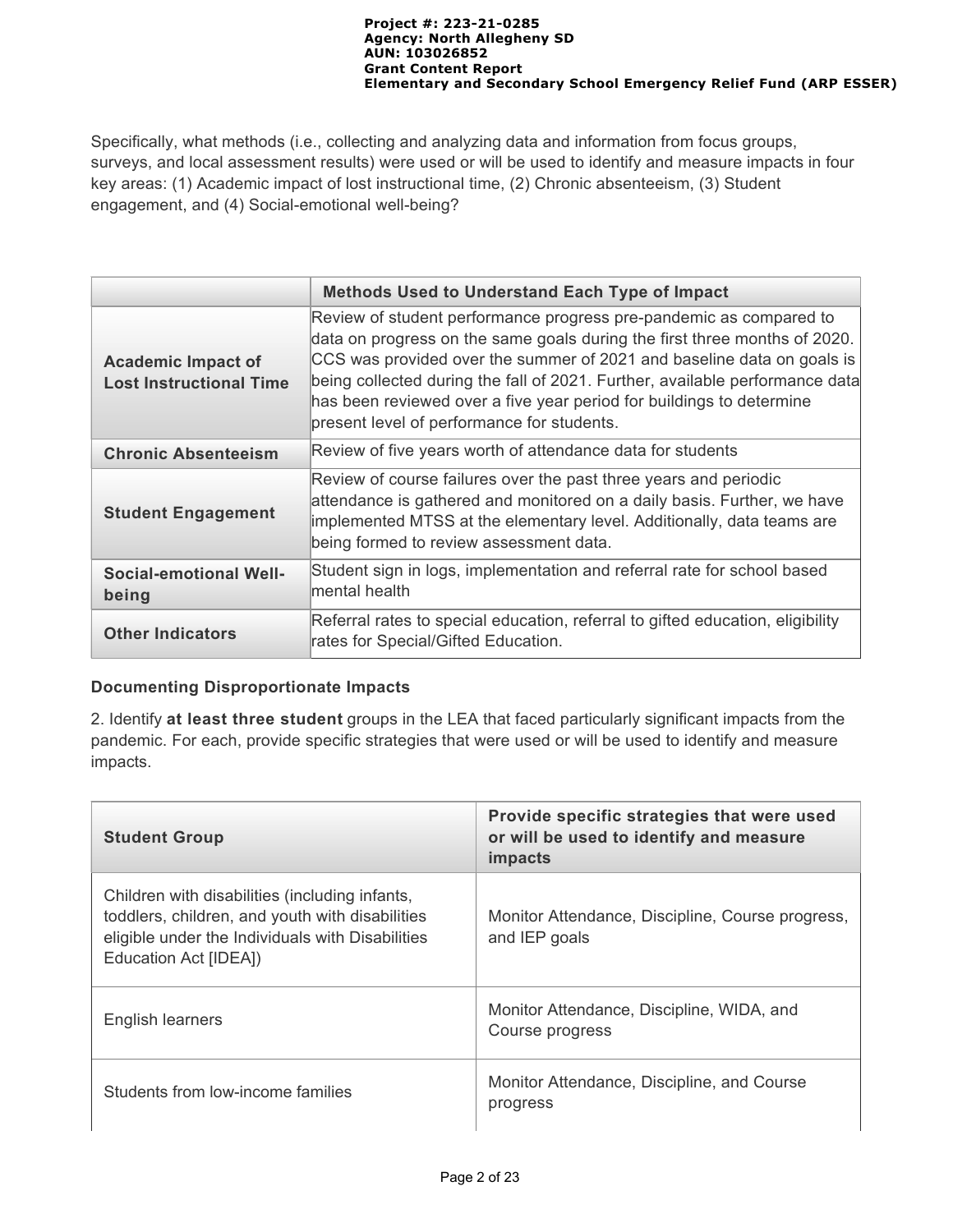### **Reflecting on Local Strategies**

3. Provide the LEA's assessment of the top two or three strategies that have been most effective in supporting the needs of students, in particular specific student groups most impacted by the COVID-19 pandemic. Include at least one strategy addressing **academic needs** and at least one strategy addressing **social-emotional needs**.

|             | <b>Strategy Description</b>                                                                                                                                          |
|-------------|----------------------------------------------------------------------------------------------------------------------------------------------------------------------|
| Strategy #1 | Contracted with School Based Mental Health Provider - Offered School<br>Based Mental Health in the school setting for the k-12 environment in<br>person and remotely |

- i. **Impacts that Strategy #1 best addresses:** (select all that apply)
- $\Box$  Academic impact of lost instructional time
- **Chronic absenteeism**
- **Student engagement**
- **Social-emotional well-being**
- **Other impact**
	- ii. **If Other is selected above, please provide the description here:**
	- iii. **Student group(s) that Strategy #1 most effectively supports:** (select all that apply)
- **Students from low-income families**

 **Students from each racial or ethnic group (e.g., identifying disparities and focusing on underserved student groups by race or ethnicity)**

 **Gender (e.g., identifying disparities and focusing on underserved student groups by gender)**

 **English learners**

 **Children with disabilities (including infants, toddlers, children, and youth with disabilities eligible under the Individuals with Disabilities Education Act (IDEA))**

- **Students experiencing homelessness**
- **Children and youth in foster care**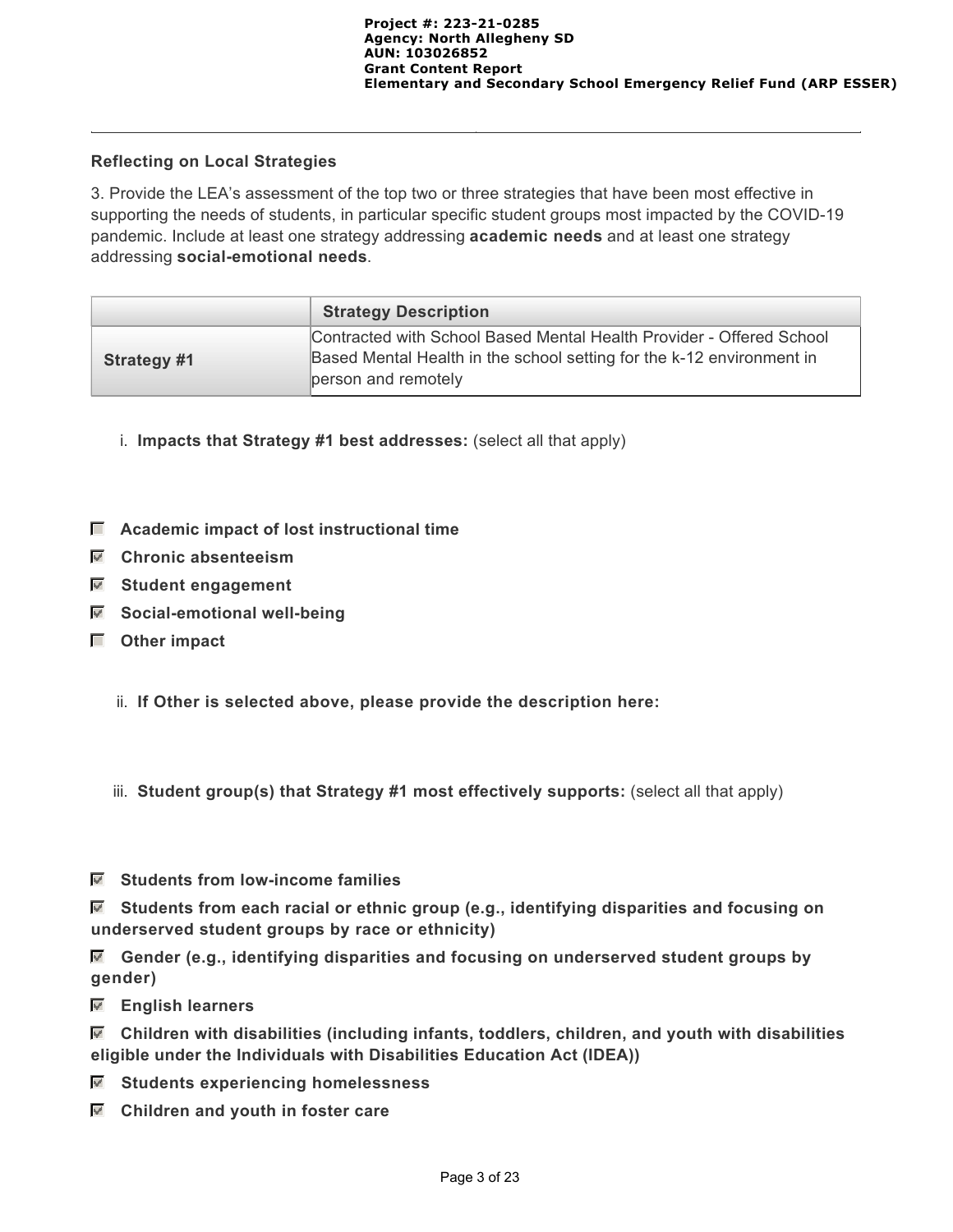### **Migrant students**

- $\Box$  Other student groups: (provide description below)
	- iv. **If Other is selected above, please provide the description here.**

### **Reflecting on Local Strategies**: **Strategy #2**

|                    | <b>Strategy Description</b>                                                                                                                                                                        |
|--------------------|----------------------------------------------------------------------------------------------------------------------------------------------------------------------------------------------------|
| <b>Strategy #2</b> | Purchase of Academic Universal Screener/Progress Monitoring Tool -<br>Purchased the Exact Path Tool to use as a universal screening tool and<br>progress monitoring tool for academic performance. |

- i. **Impacts that Strategy #2 best addresses:** (select all that apply)
- **Academic impact of lost instructional time**
- **Chronic absenteeism**
- **Student engagement**
- $\Box$  Social-emotional well-being
- **Other impact**
	- ii. **If Other is selected above, please provide the description here:**

iii. **Student group(s) that Strategy #2 most effectively supports:** (select all that apply)

 **Students from low-income families**

 **Students from each racial or ethnic group (e.g., identifying disparities and focusing on underserved student groups by race or ethnicity)**

 **Gender (e.g., identifying disparities and focusing on underserved student groups by gender)**

 **English learners**

 **Children with disabilities (including infants, toddlers, children, and youth with disabilities eligible under the Individuals with Disabilities Education Act (IDEA))**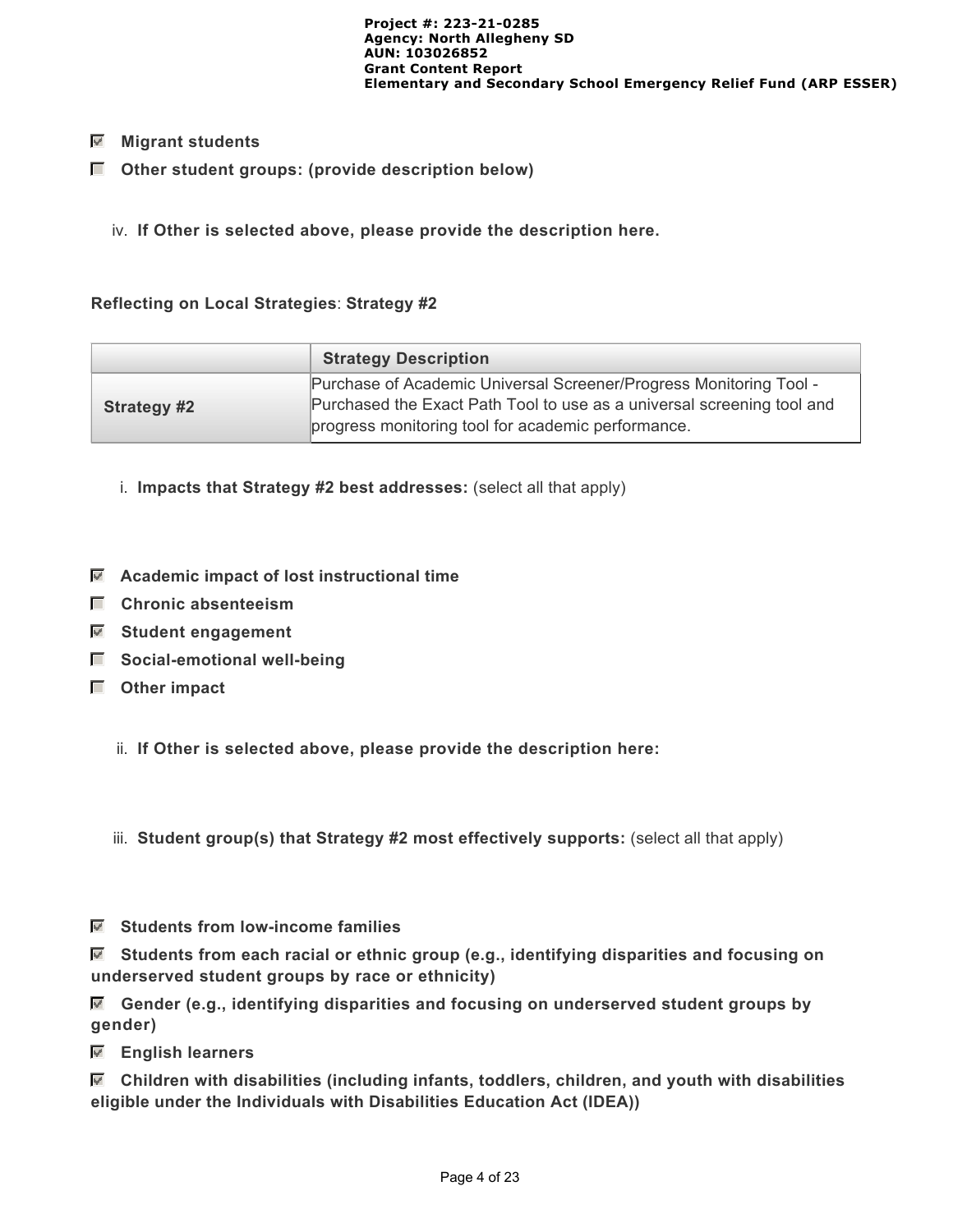- **Students experiencing homelessness**
- **Children and youth in foster care**
- **Migrant students**
- **Other student groups: (provide description below)**
	- iv. **If Other is selected above, please provide the description here.**

#### **Reflecting on Local Strategies: Strategy #3**

|                    | <b>Strategy Description</b> |
|--------------------|-----------------------------|
| <b>Strategy #3</b> |                             |

- i. **Impacts that Strategy #3 best addresses:** (select all that apply)
- **Academic Impact of Lost Instructional Time**
- **Chronic absenteeism**
- $\blacksquare$  Student engagement
- $\Box$  Social-emotional well-being
- **Other impact**

ii. **If Other is selected above, please provide the description here:**

iii. **Student group(s) that Strategy #3 most effectively supports:** (select all that apply)

 **Students from low-income families**

 **Students from each racial or ethnic group (e.g., identifying disparities and focusing on underserved student groups by race or ethnicity)**

 **Gender (e.g., identifying disparities and focusing on underserved student groups by gender)**

 **English learners**

 **Children with disabilities (including infants, toddlers, children, and youth with disabilities eligible under the Individuals with Disabilities Education Act (IDEA))**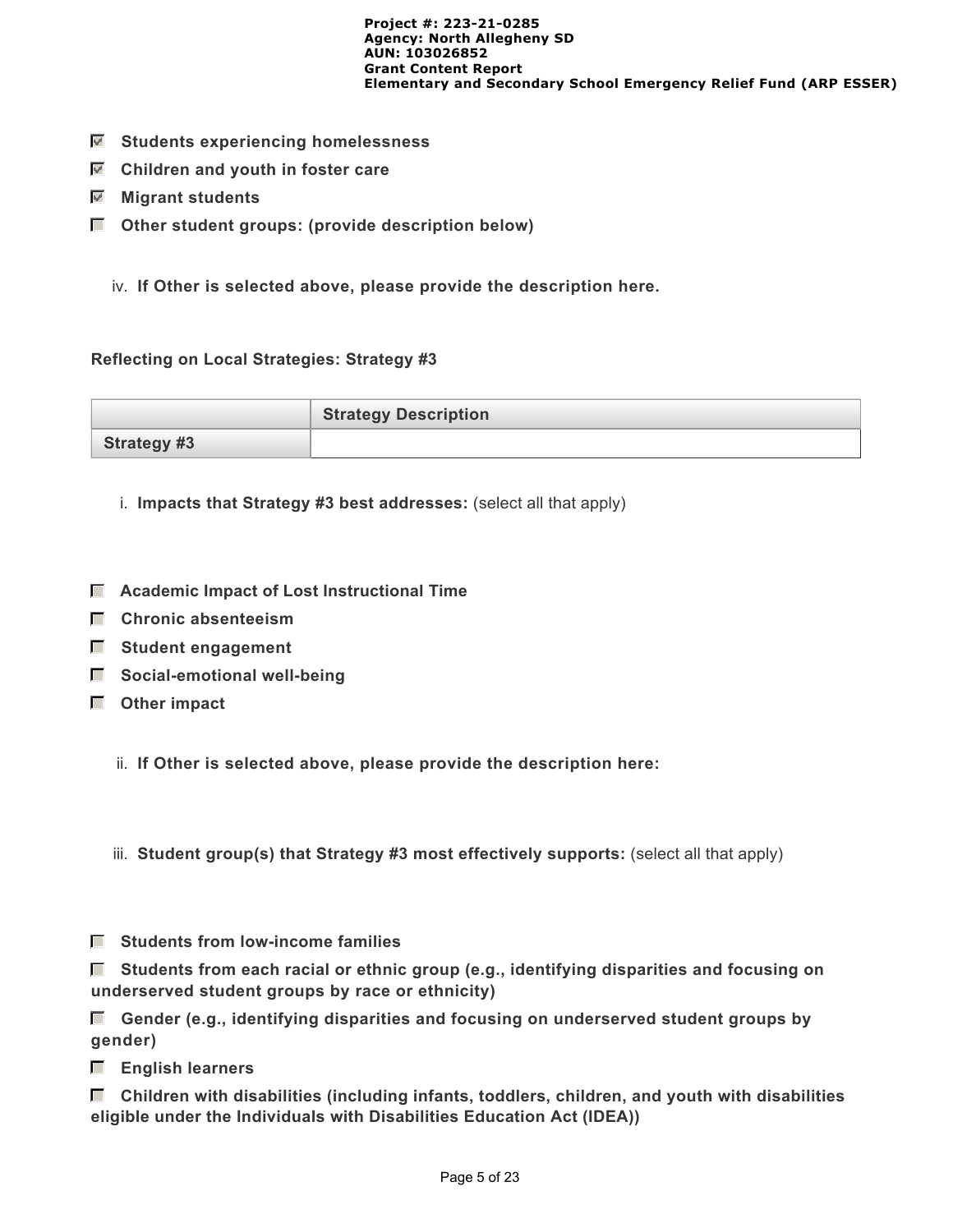- **Students experiencing homelessness**
- $\Box$  Children and youth in foster care
- **Migrant students**
- **Other student groups: (provide description below)**
	- iv. **If Other is selected above, please provide the description here:**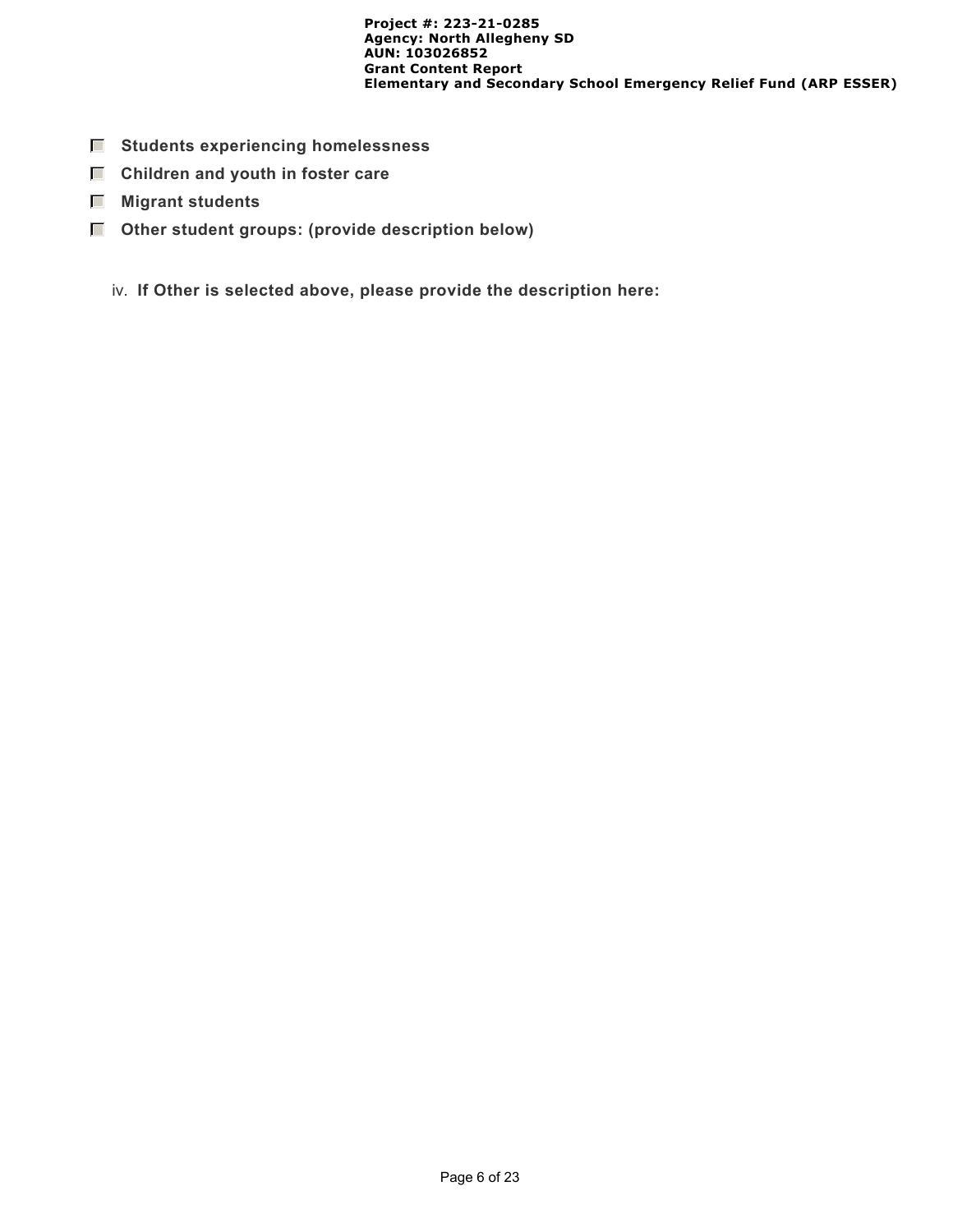# **Section: Narratives - Engaging Stakeholders in Plan Development Section II: Engaging Stakeholders in Plan Development**

In this second section, LEAs are asked to provide information on how stakeholders will be engaged in planning for the use of ARP ESSER funds, how stakeholder input will be utilized, and how the LEA will make its LEA Plan for the Use of ARP ESSER Funds transparent to the public—all critical components in developing, implementing, and adjusting plans based on the differential impacts of the COVID-19 pandemic.

# **4. Stakeholder Engagement**

Describe how the LEA, in planning for the use of ARP ESSER funds, has engaged or will engage in meaningful consultation with stakeholders. **(3,000 characters max)**

(Stakeholders include students; families; school and district administrators (including special education administrators); teachers; principals; school leaders; other educators; school staff; and unions. In addition, to the extent that the following groups are present in or served by the LEA, stakeholders also include community partners, civil rights organizations (including disability rights organizations); stakeholders representing the interests of children with disabilities, English learners, children experiencing homelessness, children and youth in foster care, migrant students, children who are incarcerated, and other underserved students; and tribes.)

During the planning portion of the use of the ARP ESSER funds, we discussed the use during public meetings and a district wide survey was sent to families for input on best use of the available funds.

# **5. Use of Stakeholder Input**

Describe how the LEA has taken or will take stakeholder and public input into account in the development of the LEA Plan for the Use of ARP ESSER Funds. **(3,000 characters max)**

The district considered stakeholder input on the top three ranking uses of funds and selected projects to address academics/social emotional well being that aligned to the priorities our community. We received over 8,200 responses to the survey and will focus use of funds on the top 3 categories selected.

### **6. Public Access to LEA Plan for the Use of ARP ESSER Funds**

Describe the process for development, approval, and making public the LEA Plan for the Use of ARP ESSER Funds. The LEA Plan for the Use of ARP ESSER Funds must be made publicly available on the LEA website and submitted to PDE within 90 days of LEA receipt of ARP ESSER funding, must be written in a language that parents/caregivers can understand, and must be provided in alternate format upon request by a parent/caregiver who is an individual with a disability. **(3,000 characters max)**

The District has discussed use of these funds based on the results of the District wide survey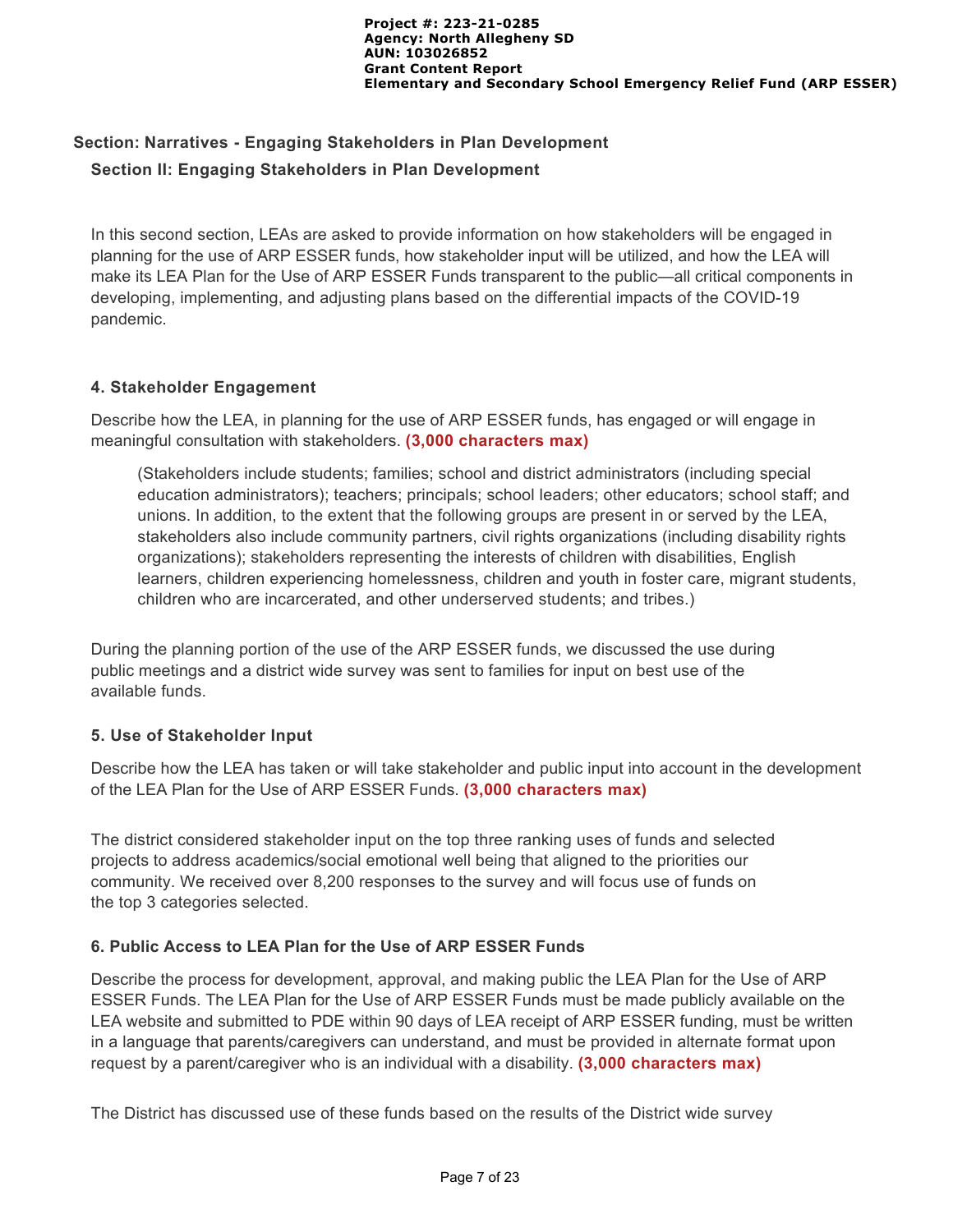during a Readiness for Schools meeting on August 25, 2021. In addition we plan on making the final application available for public view on the Districts website for transparency on use of funds.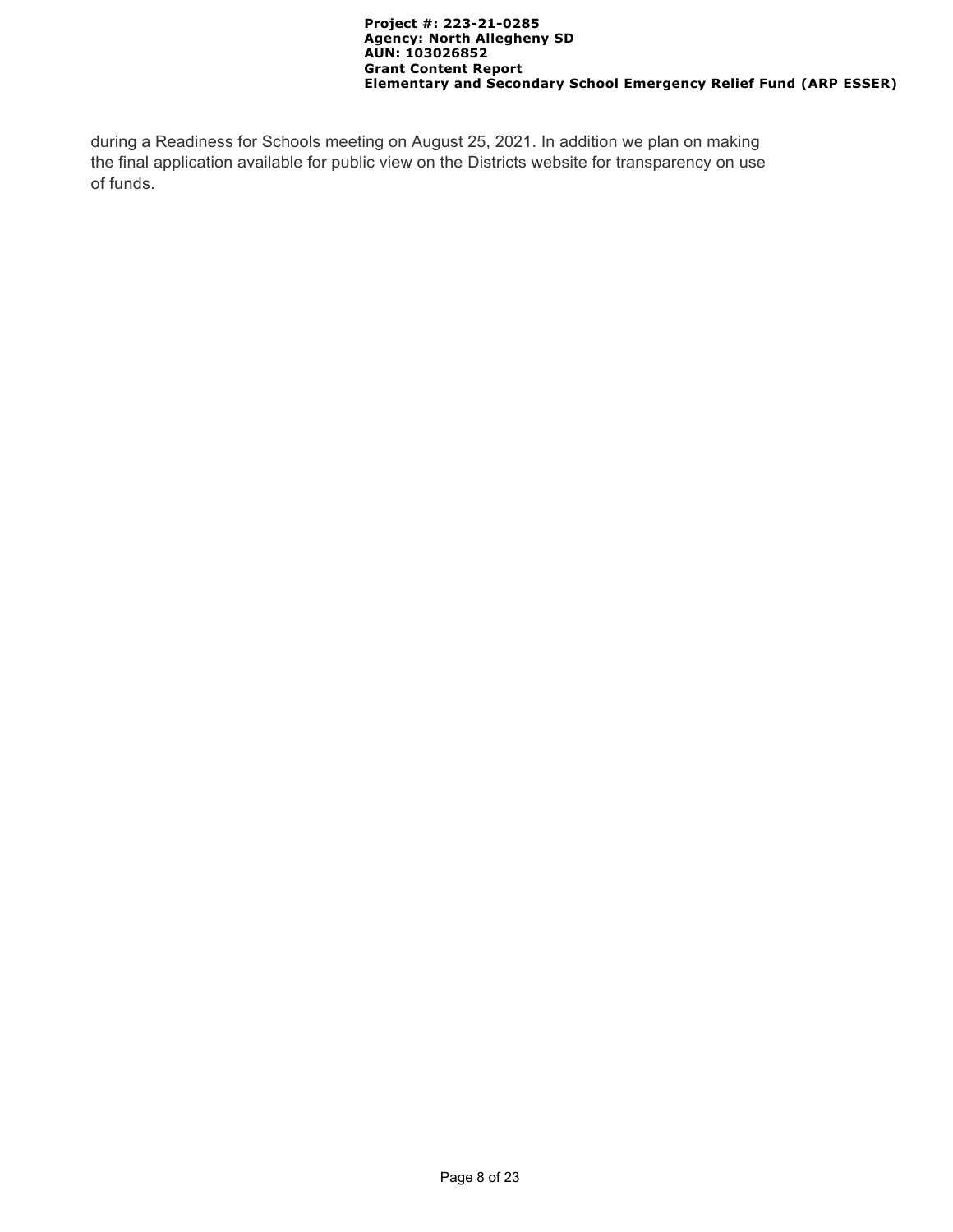# **Section: Narratives - Using ARP ESSER Funds to Plan for Safe, In-Person Instruction**

# **Section III: Using ARP ESSER Funds to Plan for Safe, In-Person Instruction**

In this third section, LEAs are asked to reflect on both the impacts and needs described in Section I and stakeholder engagement described in Section II to provide a description of the LEA plan for the use of ARP ESSER funds , beginning with the minimum 20 percent reservation, to address the impact of lost instructional time as required by section 2001(e)(1) of the ARP Act.

**Instructions:** For both (a) the 20 percent reservation to address the impact of lost instructional time and (b) remaining funds, describe the LEA's principles for emphasizing educational equity in expending ARP ESSER funds, including but not limited to:

- Responding to students' academic, social, emotional, and mental health needs, and addressing opportunity gaps that existed before—and were exacerbated by—the pandemic.
- Allocating funding to individual schools and for LEA-wide activities based on student need.
- Implementing an equitable and inclusive return to in-person instruction. An inclusive return to inperson instruction includes, but is not limited to, establishing policies and practices that avoid the over-use of exclusionary discipline measures (including in- and out-of-school suspensions) and creating a positive and supportive learning environment for all students.
- Taking steps to permit students, teachers, and other program beneficiaries to overcome barriers (including barriers based on gender, race, color, national origin, disability, and age) that impede equal access to, or participation in, the ARP ESSER-supported program, in compliance with the requirements of section 427 of GEPA (20 U.S.C. 1228a).
- Attending to sustainability of plans supported by non-recurring ARP ESSER funds beyond the ARP ESSER funding period.

# **7. Plan for 20 percent Reservation to Address the Impact of Lost Instructional Time (Learning Loss)**

How will the LEA use the funds it reserves under section 2001(e)(1) of the ARP Act to address the academic impact of lost instructional time through the implementation of evidence-based interventions, such as summer learning or summer enrichment, extended day, comprehensive afterschool programs, or extended school year programs? **(3,000 characters max)** 

The response must include:

- a. A description of the evidence-based interventions (e.g., providing intensive or high-dosage tutoring, accelerating learning) the LEA has selected, and how the LEA will evaluate the impact of those interventions on an ongoing basis to determine effectiveness.
- b. How the evidence-based interventions will specifically address the needs of student groups most disproportionately impacted.
- c. The extent to which the LEA will use funds it reserves to identify, engage, and support (1) students who have missed the most in-person instruction during the 2019-2020 and 2020-2021 school years; and (2) students who did not consistently participate in remote instruction when offered during school building closures.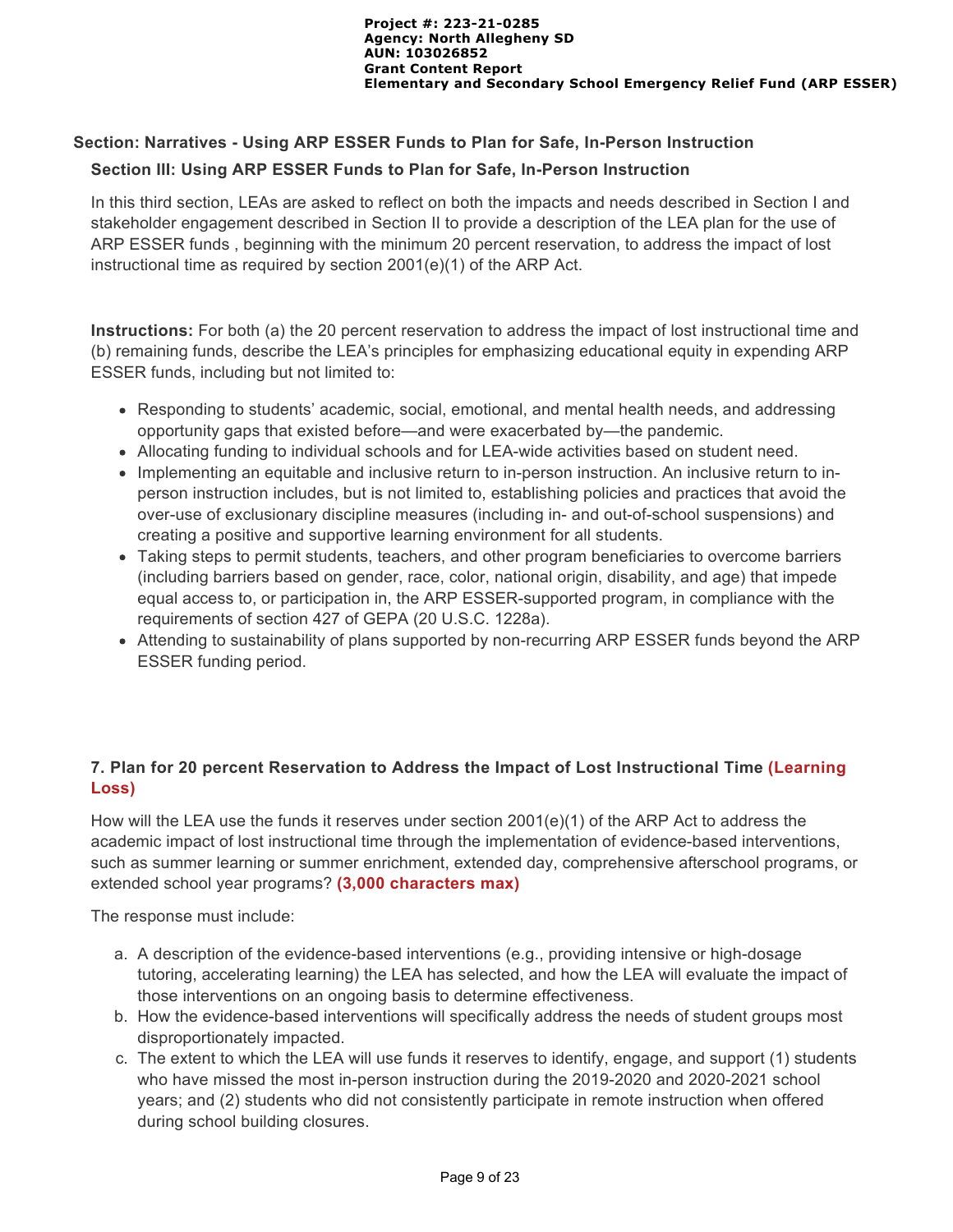The District will run credit recover programs, summer academy, summer school, ccs, and esy services throughout the 2021-2022 school year. These services will address both the social/emotional and academic needs of our student population in grades k-12. Academic/Social-Emtional skills will be the area of focus for these programs and progress monitoring will take place that include pre/post test data for receiving teachers to have moving into the 22-23 school year.

# **8. Plan for Remaining Funds** *(funds not described under the question above)*

How will the LEA spend its remaining ARP ESSER funds including for each of the four fields below, as applicable? **(3,000 characters max)**

- a. Continuity of Services: How will the LEA use ARP ESSER funds to sustain services to address students' academic needs; students' and staff social, emotional, and mental health needs; and student nutrition and food services?
- b. Access to Instruction: How will the LEA use ARP ESSER funds to support the goals of increasing opportunity to learn and equity in instructional delivery? Consider regular attendance/chronic absenteeism data from the 2020-21 school year, including data disaggregated by student groups, in developing the response.
- c. Mitigation Strategies: How will the LEA use ARP ESSER funds to support prevention and mitigation policies in line with the most up-to-date guidance from the Centers for Disease Control and Prevention (CDC) for the reopening and operation of school facilities and transportation services to effectively maintain the health and safety of students, educators, and other staff? Consider the LEA's Health and Safety Plan in developing the response.
- d. Facilities Improvements: How will the LEA use ARP ESSER funds to repair and improve school facilities to reduce risk of virus transmission, address environmental health hazards, and/or improve ventilation? Consider the LEA's Health and Safety Plan in developing the response.

For the remaining funds, we plan to focus funding based on the top 3 results of the survey which include: Safe, In-Person Schooling and Continuity of Services Academic Recovery and Acceleration, and Social-Emotional Learning, Trauma-Sensitive Schools, Health and Wellness. Specifically, these include:1. School Based Mental Health - District will continue to expand services with our provider to ensure availability of supports for students in need.2. Healthcare IT Group - Contact tracing services that will be utilized for the continuous monitoring and response of COVID 19 to keep our buildings opened as long as possible for in-person instruction. 3. Social/Emotional learning Curriculum Resource - District Committee will convene to consider and determine a curriculum resource to support the implementation of SEL in our K-12 classrooms 4. Safe in-person instruction - purchase of filters and sprayers to maintain health and safety of students and staff. In addition purchase of software to assist in remote learning when in-person instruction is not possible.

# **9. For LEAs with one or more Comprehensive Support and Improvement (CSI) or Additional Targeted Support and Improvement (ATSI) school only**

Please verify consultation of the [Evidence Resource Center](https://www.evidenceforpa.org/) in developing the LEA Plan for the Use of ARP ESSER Funds and provide a justification for any intervention that is not supported by tier 1, 2, 3, or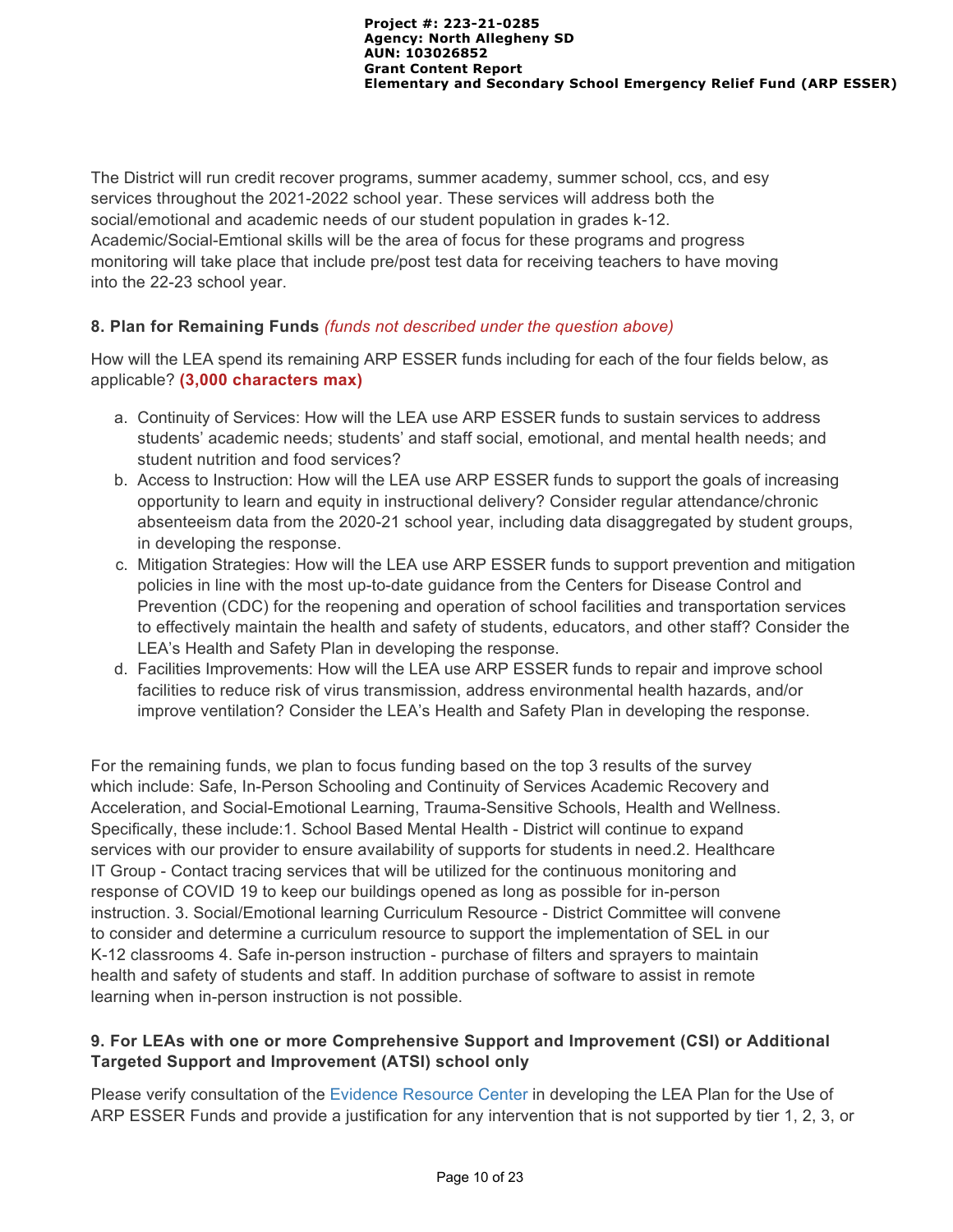4 evidence. If the LEA does not include a school with a CSI or ATSI designation, indicate "Not Applicable." **(3,000 characters max)**

N/A

### **10. 20% Reservation Calculation**

Please enter your ARP ESSER total allocation amount and then click Save.

 \*Please ensure that your 20% (or greater) budgeted amount for Learning Loss is itemized in your Budget.

|                                  | <b>ARP ESSER Allocation</b> | <b>Reservation</b><br><b>Requirement</b> | <b>Reservation Amount</b><br>(calculated on save) |  |
|----------------------------------|-----------------------------|------------------------------------------|---------------------------------------------------|--|
| 20 Percent<br><b>Reservation</b> | 1,296,781                   | 20%                                      | 259,356                                           |  |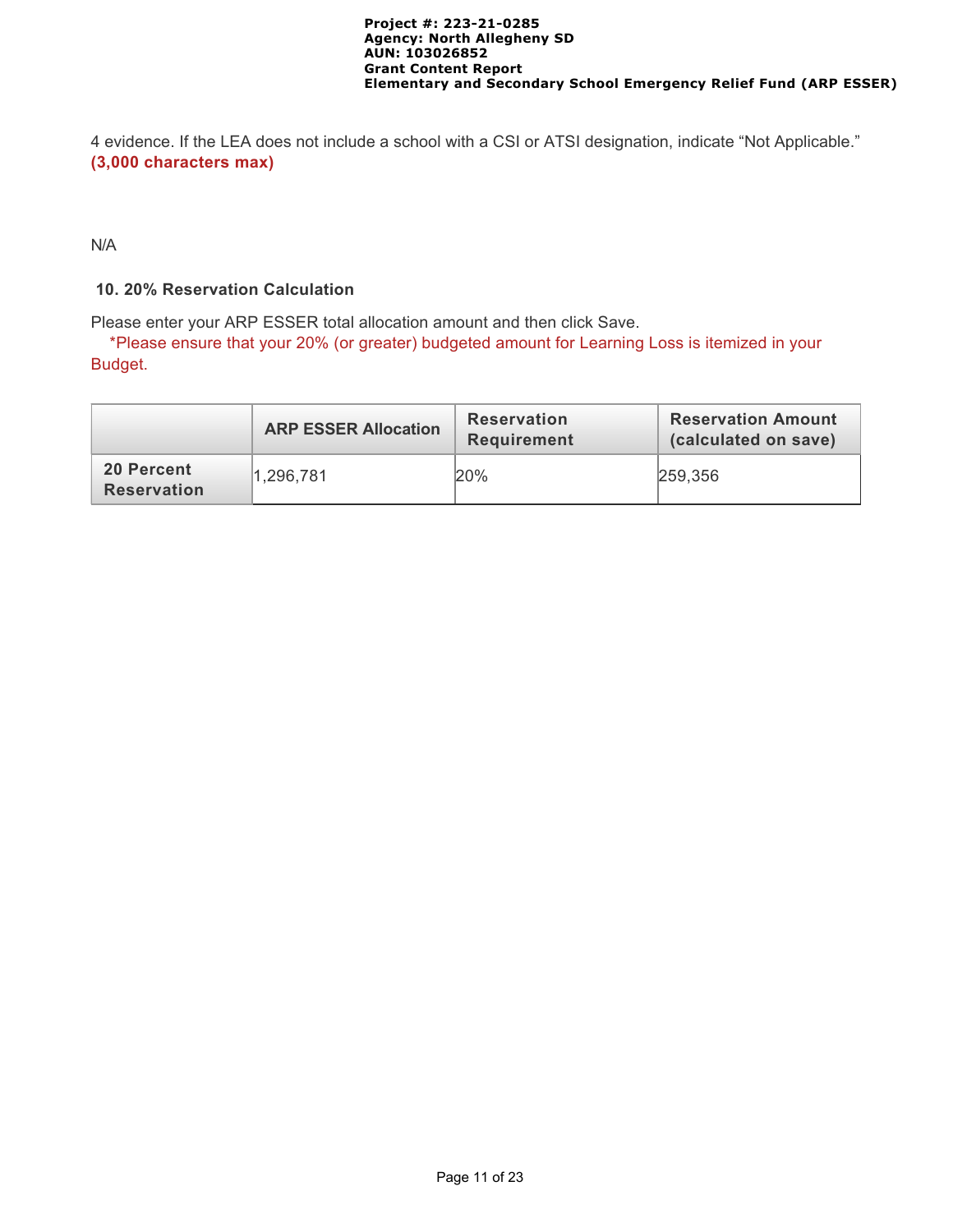### **Section: Narratives - Monitoring and Measuring Progress**

### **Section IV: Monitoring and Measuring Progress**

In this fourth section, LEAs are asked to describe efforts to build local capacity to ensure high-quality data collection and reporting to safeguard funds for their intended purposes.

### **11. Capacity for Data Collection and Reporting**

LEAs must continuously monitor progress and adjust strategies as needed. Describe the LEA's capacity and strategy to collect and analyze data (disaggregated by student group, where applicable), for each of the following measures:

|                                                                                                                           | Data Collection and Analysis Plan (including plan to<br>disaggregate data)                                                                                                                                                                           |
|---------------------------------------------------------------------------------------------------------------------------|------------------------------------------------------------------------------------------------------------------------------------------------------------------------------------------------------------------------------------------------------|
| <b>Student learning,</b><br>including academic<br>impact of lost<br>instructional time<br>during the COVID-19<br>pandemic | Administration of progress monitoring tool, building goals that monitor SEL,<br>Academic, attendance, and discipline data throughout the year.                                                                                                       |
| <b>Opportunity to learn</b><br>measures (see help<br>text)                                                                | Implemenation of a universal screening tool, professional learning and<br>development on a newly created instructional model, creation and<br>implementation of a data review process to help drive the decision making<br>lon student intervetions. |
| Jobs created and<br>retained (by number of<br><b>FTEs and position type)</b><br>(see help text)                           | Annual calculation of FTE headcount year over year for all collective<br>bargaining groups                                                                                                                                                           |
| <b>Participation in</b><br>programs funded by<br><b>ARP ESSER resources</b><br>(e.g., summer and<br>afterschool programs) | Daily attendance monitoring                                                                                                                                                                                                                          |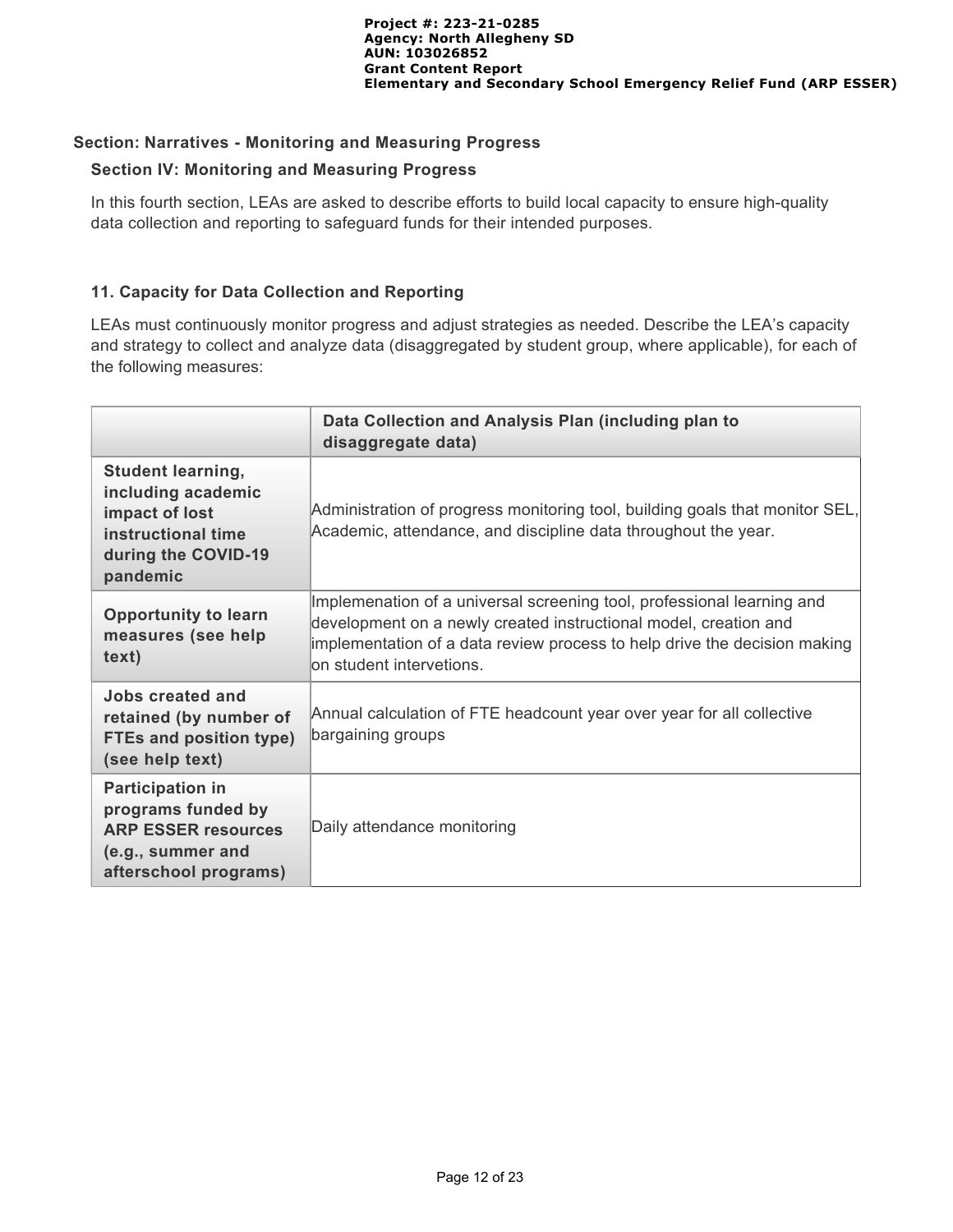### **Section: Narratives - ARP ESSER Assurances**

### **ARP ESSER Fund Assurances**

Please complete each of the following assurances prior to plan submission:

⊽

**The LEA will implement appropriate fiscal monitoring of and internal controls for the ARP ESSER funds (e.g., by updating the LEA's plan for monitoring funds and internal controls under the CARES and CRRSA Acts; addressing potential sources of waste, fraud, and abuse; conducting random audits; or other tools).**

### $\mathbf{w}^{\mathbf{r}}$

**The LEA will complete quarterly Federal Financial Accountability Transparency Act (FFATA) reports and comply with all PDE reporting requirements, including on matters such as:**

- **How the LEA is developing strategies and implementing public health protocols including, to the greatest extent practicable, policies and plans in line with the CDC guidance related to mitigating COVID-19 in schools;**
- **Overall plans and policies related to LEA support for return to in-person instruction and maximizing in-person instruction time, including how funds will support a return to and maximize in-person instruction time, and advance equity and inclusivity in participation in in-person instruction;**
- **Data on each LEA's and school's mode of instruction (fully in-person, hybrid, and fully remote) and conditions;**
- **LEA uses of funds to meet students' social, emotional, and academic needs, including through summer enrichment programming and other evidence-based interventions, and how they advance equity for underserved students;**
- **LEA uses of funds to sustain and support access to LEA-supported early childhood education programs;**
- **Impacts and outcomes (disaggregated by student subgroup) through use of ARP ESSER funding (e.g., quantitative and qualitative results of ARP ESSER funding, including on personnel, student learning, and budgeting at the school and district level);**
- **Student data (disaggregated by student subgroup) related to how the COVID-19 pandemic has affected instruction and learning;**
- **Requirements under the FFATA; and**
- **Additional reporting requirements as may be necessary to ensure accountability and transparency of ARP ESSER fund use.**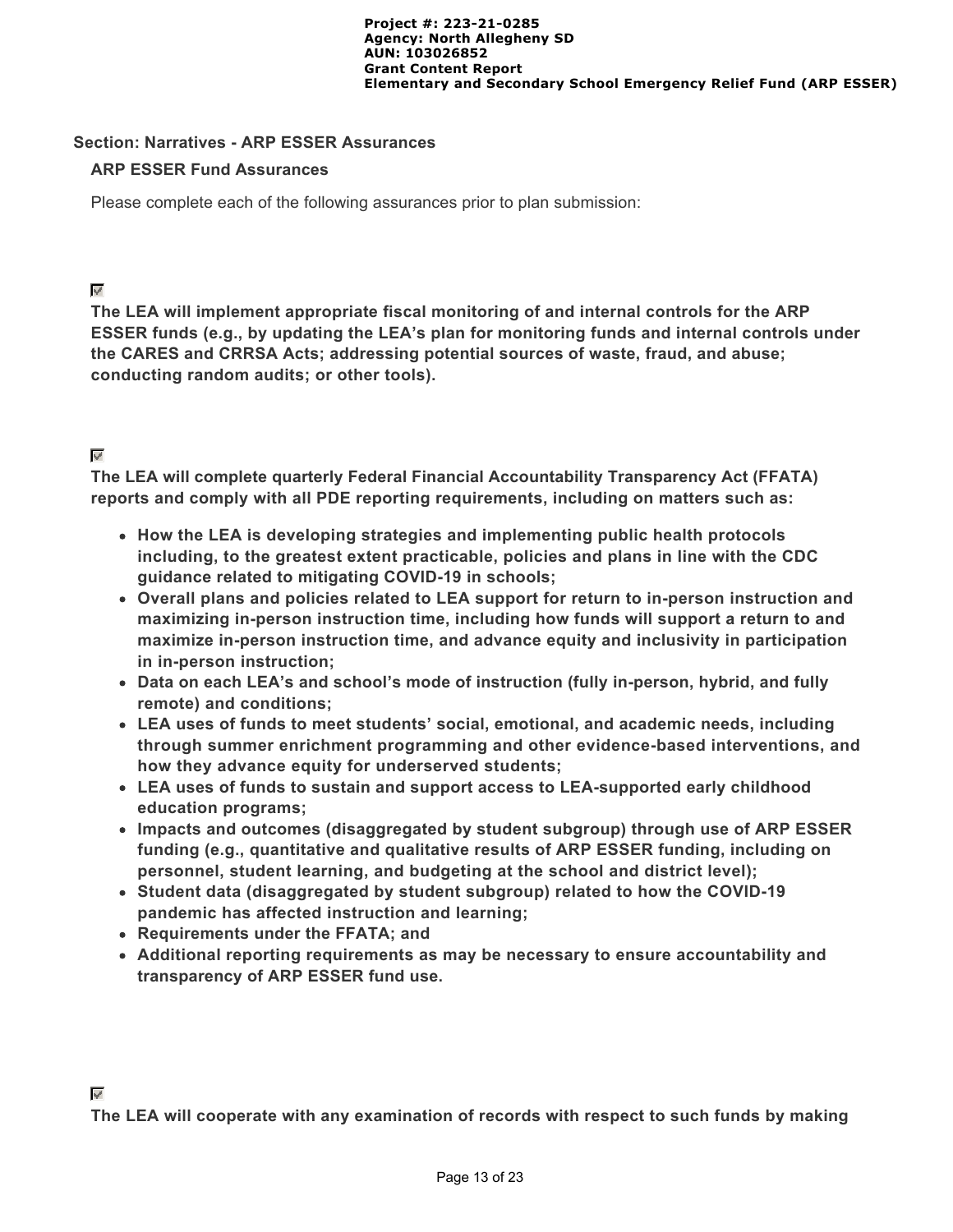**records available for inspection, production, and examination, and authorized individuals available for interview and examination, upon the request of: (a) the United States Department of Education and/or its Inspector General; (b) any other federal agency, commission, or department in the lawful exercise of its jurisdiction and authority; (c) the Pennsylvania Department of Education; and/or (d) the Pennsylvania Auditor General, Pennsylvania Inspector General, or any other state agency.**

### ⊽

**Records pertaining to ARP ESSER Funds, including financial records related to the use of grant funds, will be tracked and retained separately from those records related to the LEA's use of other Federal funds, including ESSER I and ESSER II Funds.**

# $\mathbf{w}^{\mathbf{r}}$

**The LEA will maintain inventory records, purchase orders and receipts for equipment (over \$5,000) purchased, all computing devices, and special purpose equipment (\$300 - \$4,999), and will conduct a physical inventory every two years. Please note: inventory of equipment purchased with federal funds must be broken out by funding source.**

# $\overline{\mathcal{L}}$

**Any LEA receiving funding under this program will have on file with the SEA a set of assurances that meets the requirements of section 442 of the General Education Provisions Act (GEPA) (20 U.S.C. 1232e).**

# $\mathbf{w}^{\mathbf{p}}$

**The LEA will conduct its operations so that no person shall be excluded from participation in, be denied the benefits of, or be subject to discrimination under the ARP ESSER program or activity based on race; color; national origin, which includes a person's limited English proficiency or English learner status and a person's actual or perceived shared ancestry or ethnic characteristics; sex; age; or disability. These non-discrimination obligations arise under Federal civil rights laws, including but not limited to Title VI of the Civil Rights Act of 1964, Title IX of the Education Amendments Act of 1972, section 504 of the Rehabilitation Act of 1973, and the Age Discrimination Act of 1975. In addition, the LEA must comply with all regulations, guidelines, and standards issued by the United States Department of Education under any of these statutes.**

# $\mathbf{v}^{\prime}$

**The LEA will comply with all ARP Act and other ARP ESSER requirements, including but not limited to complying with the maintenance of equity provisions in section 2004(c) of the ARP**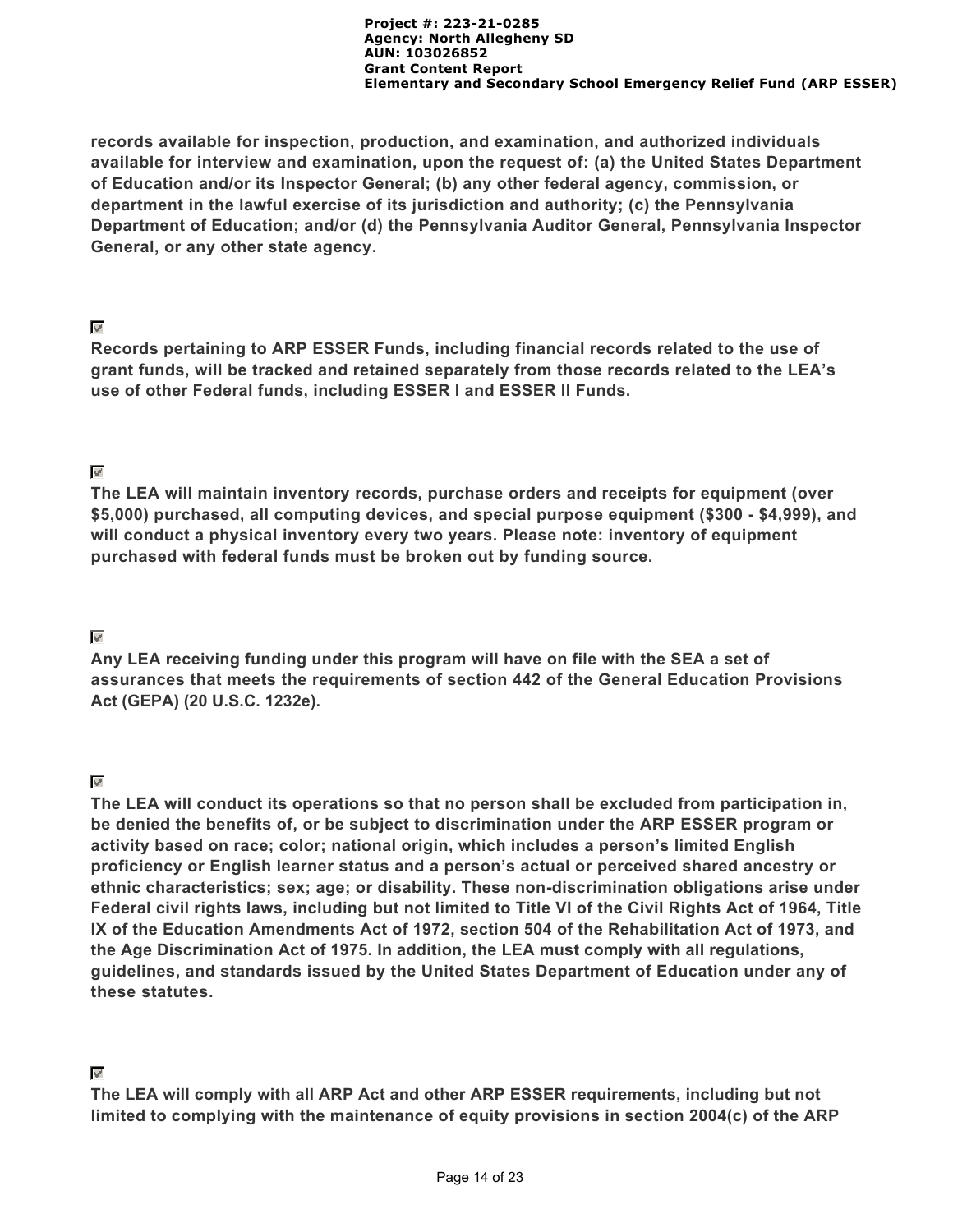**Act. Under Maintenance of Equity, per-pupil funding from state and local sources and staffing levels for** *high poverty schools* **may not be decreased by an amount that exceeds LEA-wide** reductions in per-pupil funding and staffing levels for *all schools* served by the LEA<sup>1</sup>. High **poverty schools are the 25 percent of schools serving the highest percent of economically disadvantaged students in the LEA as measured by information LEAs submitted in PIMS that includes individual student data and identifying if the student meets economically disadvantaged criteria. This data is used to calculate school poverty percentages . Note: An LEA is exempt from the Maintenance of Equity requirement if the LEA has a total enrollment of fewer than 1,000 students, operates a single school, serves all students in each grade span in a single school, or demonstrates an exceptional or uncontrollable circumstance, as determined by the United States Secretary of Education.**

<sup>1</sup>Calculations for Maintenance of Equity: Per Pupil Funding from combined State and local **funding = Total LEA funding from combined State and local funding for all schools served by the LEA in the given fiscal year, divided by the number of children enrolled in all schools served by the LEA in the given fiscal year.Full time equivalent staff = Total full-time equivalent staff in all schools served by the LEA in the given fiscal year, divided by the number of children enrolled in all schools served by the LEA in the given fiscal year.These calculations should be completed for all schools in the LEA as well as for high poverty schools in the LEA for FY 2021-22 and 2022-23. Reductions must not be greater for high poverty schools than for all schools in the LEA.**

# $\overline{\mathscr{S}}$

**The LEA will implement evidence-based interventions, as required by section 2001(e)(1) of the ARP Act.**

# $\overline{\mathscr{L}}$

**The LEA will address the disproportionate impact of the COVID-19 pandemic on underserved students (i.e., students from low-income families, students from underserved racial or ethnic groups and gender groups, English learners, children with disabilities, students experiencing homelessness, children and youth in foster care, migrant students, and other groups disproportionately impacted by the pandemic that have been identified by the LEA) as required by section 2001(e)(1) of the ARP Act.**

# $\epsilon_{\rm{eff}}$

**The LEA will develop and make publicly available a Plan for the Safe Return to In-Person Instruction and Continuity of Services, hereinafter referred to as the LEA Health and Safety Plan, that complies with section 2001(i) of the ARP Act. The plan will be submitted to PDE, in a manner and form determined by PDE, no later than July 30, 2021.**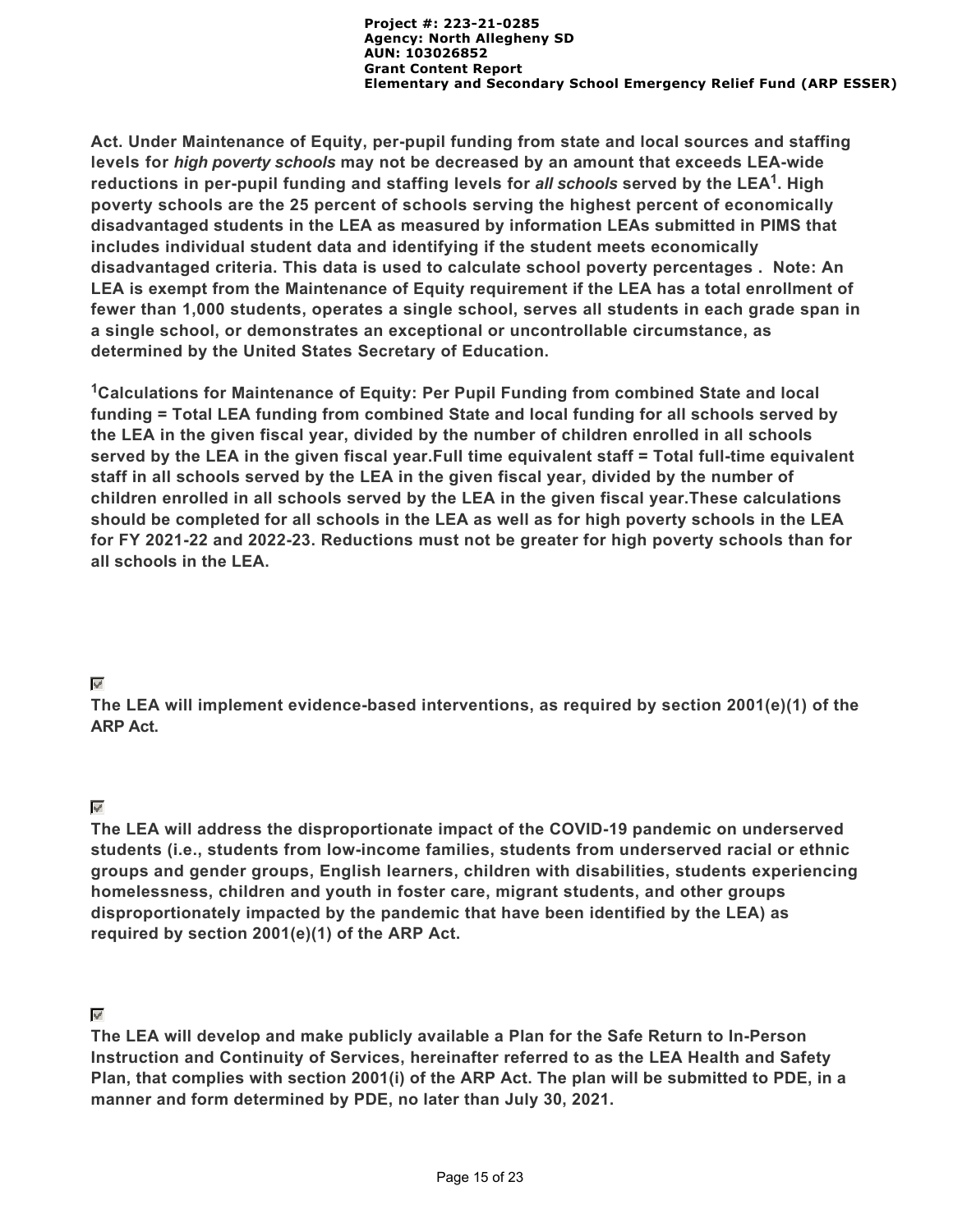### $\overline{\mathscr{S}}$

**The LEA's Health and Safety Plan will include (1) how the LEA will, to the greatest extent practicable, support prevention and mitigation policies in line with the most up-to-date guidance from the CDC for the reopening and operation of school facilities to effectively maintain the health and safety of students, educators, and other staff; (2) how the LEA will ensure continuity of services, including but not limited to services to address the students' academic needs, and students' and staff members' social, emotional, mental health, and other needs, which may include student health and food services; (3) how the LEA will maintain the health and safety of students, educators, and other staff and the extent to which it has adopted policies, and a description of any such policy on each of the following safety recommendations established by the CDC: (a) universal and correct wearing of masks; (b) modifying facilities to allow for physical distancing (e.g., use of cohorts/podding); (c) handwashing and respiratory etiquette; (d) cleaning and maintaining healthy facilities, including improving ventilation; (e) contact tracing in combination with isolation and quarantine, in collaboration with the State and local health departments; (f) diagnostic and screening testing; (g) efforts to provide vaccinations to school communities; (h) appropriate accommodations for children with disabilities with respect to health and safety policies; and (i) coordination with state and local health officials.**

### $\overline{\mathcal{L}}$

**The LEA will review its Health and Safety Plan at least every six months during the duration of the ARP ESSER grant period and make revisions as appropriate. When determining whether revisions are necessary, the LEA will take into consideration significant changes to CDC guidance on reopening schools and will seek public input and take public input into account.**

### $\mathbf{u}$

**The LEA's Health and Safety Plan will be made publicly available on the LEA website and must be written in a language that parents/caregivers can understand or be orally translated for parent/caregivers and must be provided in alternate format upon request by a parent/caregiver who is an individual with a disability.**

# $\mathbf{w}^{\prime}$

**The LEA will provide to PDE: (1) the URL(s) where the public can readily find data on school operating status; and (2) the URL(s) for the LEA websites where the public can find the LEA's Health and Safety plan as required under section 2001(i) of the ARP Act; and the LEA Plan for the Use of ARP ESSER Funds.**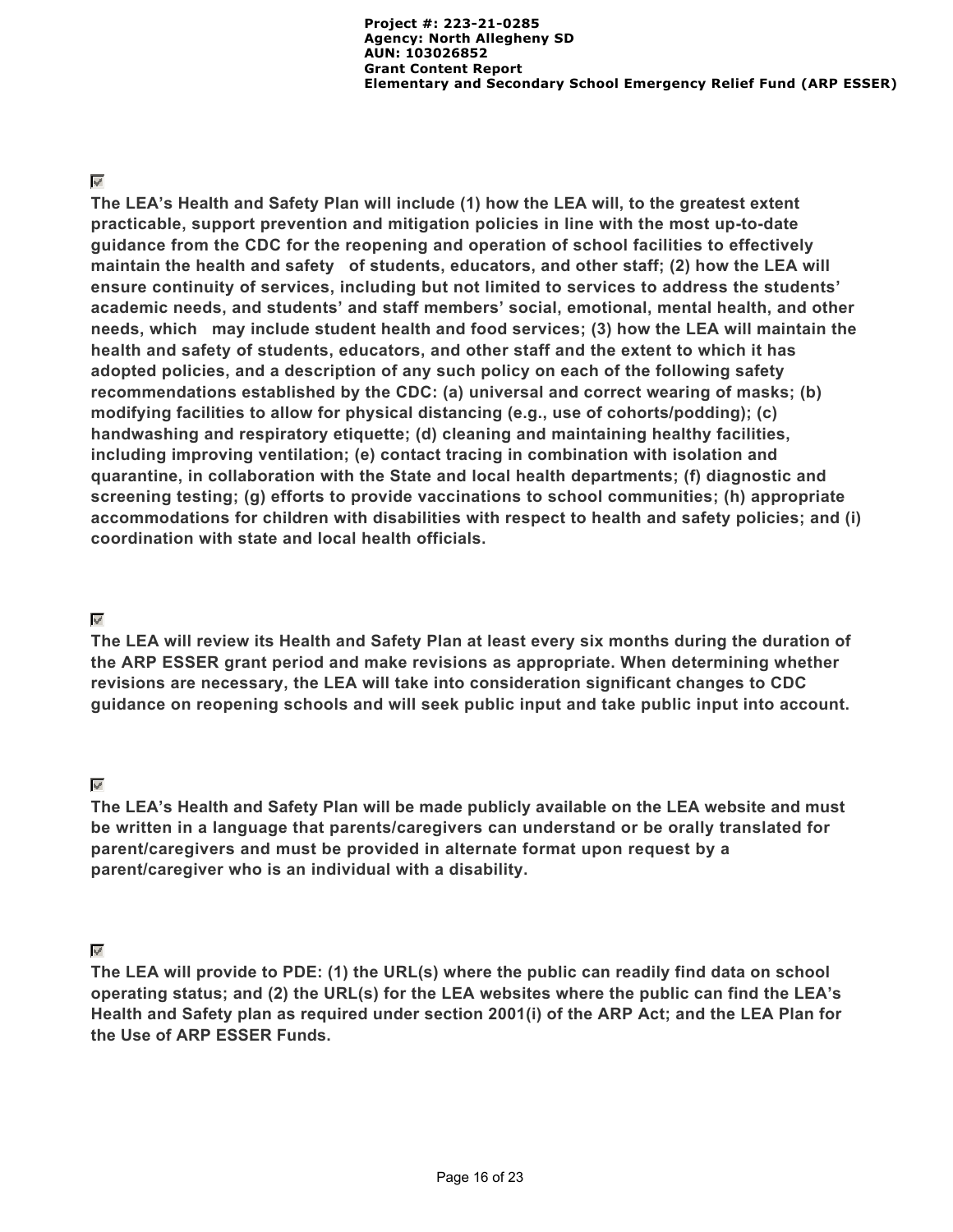### **Section: Narratives - LEA Health and Safety Plan Upload**

### **LEA HEALTH AND SAFETY PLAN**

 Please upload your LEA Health and Safety Plan below, and check the assurance indicating that you have completed your upload. Please name the file using your LEA name followed by Health and Safety Plan. example: "*LEA Name***-Health and Safety Plan"**

### $\psi^{\beta}$

**CHECK HERE - to assure that you have successfully uploaded your LEA Health and Safety Plan.**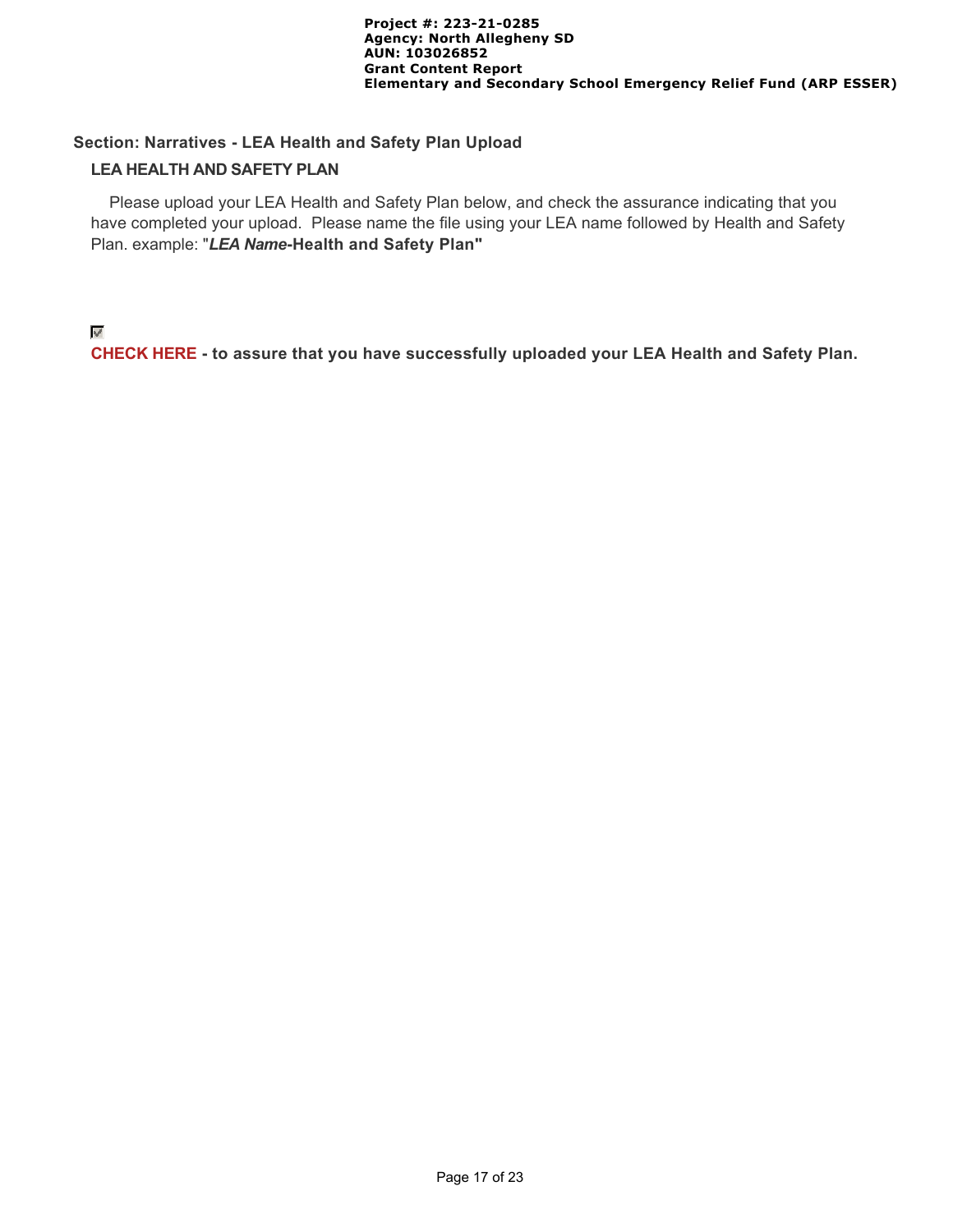# **Section: Budget - Instruction Expenditures BUDGET OVERVIEW**

# **Budget**

\$1,296,781.00 **Allocation** \$1,296,781.00

# **Budget Over(Under) Allocation**

\$0.00

# **INSTRUCTION EXPENDITURES**

| <b>Function</b>                                                       | <b>Object</b>                                                    | <b>Amount</b> | <b>Description</b>                                                                                 |
|-----------------------------------------------------------------------|------------------------------------------------------------------|---------------|----------------------------------------------------------------------------------------------------|
| 1200 - SPECIAL<br><b>PROGRAMS-</b><br>ELEMENTARY/<br><b>SECONDARY</b> | 300 - Purchased<br>Professional and<br><b>Technical Services</b> | \$250,000.00  | Compensatory<br>Education / Extended<br>School year<br>contracted                                  |
| 1200 - SPECIAL<br><b>PROGRAMS-</b><br>ELEMENTARY/<br><b>SECONDARY</b> | 100 - Salaries<br>\$133,209.00                                   |               | Compensatory<br>Education / Extended<br>School year salaries                                       |
| 1100 - REGULAR<br><b>PROGRAMS-</b><br>ELEMENTARY/<br><b>SECONDARY</b> | 600 - Supplies                                                   | \$415,000.00  | Subscription to<br>Edmentum/Study<br>Island for remote<br>learning software                        |
| 1100 - REGULAR<br><b>PROGRAMS-</b><br>ELEMENTARY/<br><b>SECONDARY</b> | 600 - Supplies                                                   | \$2,714.00    | Protective covers and<br>shields for bells and<br>flutes to help mitigate<br>transmission of COVID |
| 1200 - SPECIAL<br><b>PROGRAMS-</b><br>ELEMENTARY/<br><b>SECONDARY</b> | 600 - Supplies                                                   |               | Social/Emotional<br>Learning Curriculum<br><b>Resources</b>                                        |
|                                                                       |                                                                  | \$945,781.00  |                                                                                                    |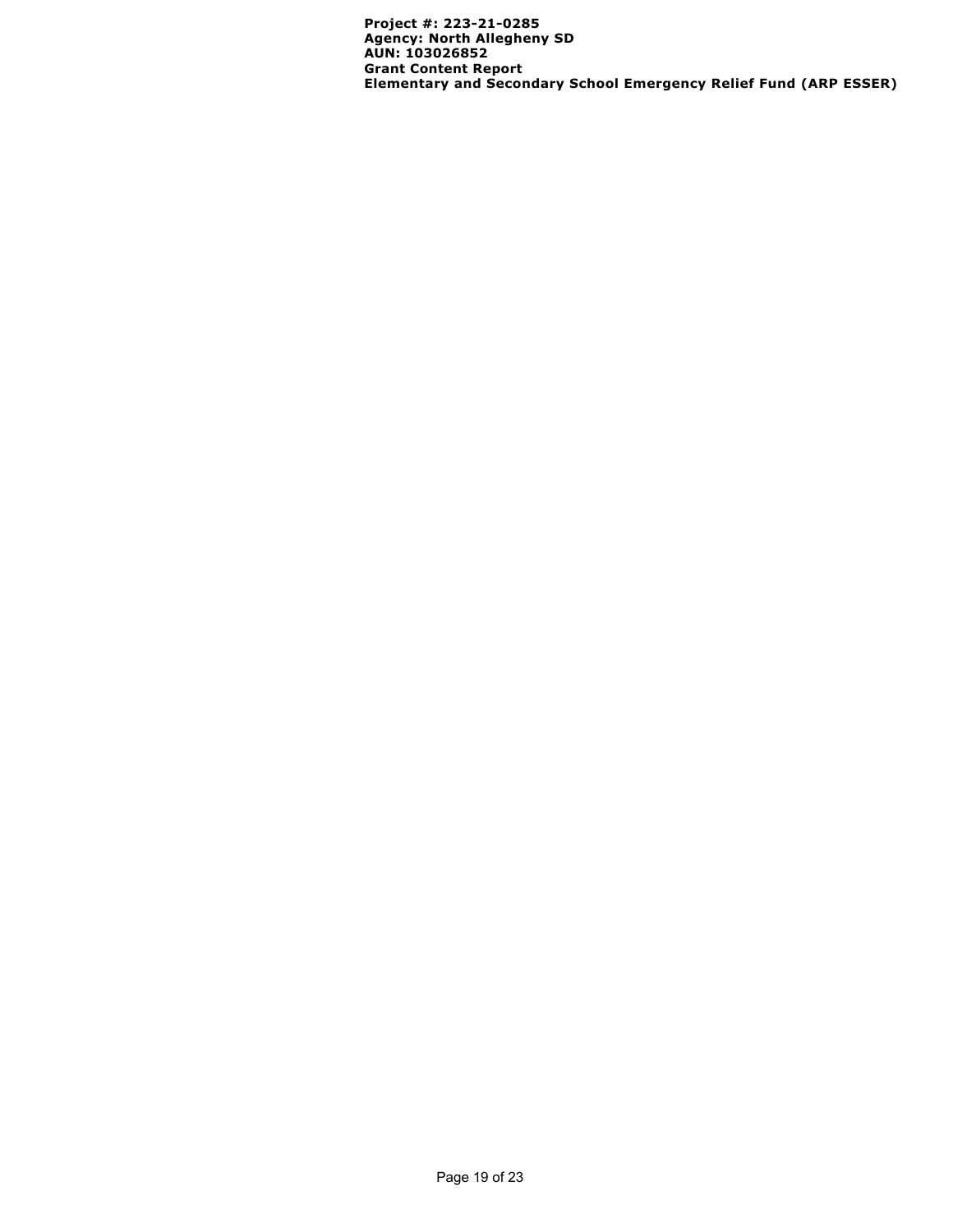# **Section: Budget - Support and Non-Instructional Expenditures BUDGET OVERVIEW**

# **Budget**

\$1,296,781.00 **Allocation** \$1,296,781.00

# **Budget Over(Under) Allocation**

\$0.00

# **NON-INSTRUCTIONAL EXPENDITURES**

| <b>Function</b>                                                                                                    | <b>Object</b>                | <b>Amount</b> | <b>Description</b>                                                         |  |  |
|--------------------------------------------------------------------------------------------------------------------|------------------------------|---------------|----------------------------------------------------------------------------|--|--|
| 2400 - Health Support<br>Services                                                                                  | 600 - Supplies               | \$120,000.00  | <b>Contact Tracing</b><br>Software                                         |  |  |
| 2100 - SUPPORT<br>SERVICES-<br><b>STUDENTS</b>                                                                     | 600 - Supplies<br>\$6,000.00 |               | Positive Behavioral<br>Interventions and<br>Support supplies in<br>schools |  |  |
| 2600 - Operation and<br>Maintenance                                                                                | 600 - Supplies               | \$50,000.00   | Filters and sprayers to<br>keep buildings<br>disinfected                   |  |  |
| 2400 - Health Support<br><b>Services</b>                                                                           | 100 - Salaries               | \$25,000.00   | 1/2 Time of Nurse for<br><b>COVID Support</b>                              |  |  |
| 2100 - SUPPORT<br>300 - Purchased<br>SERVICES-<br>Professional and<br><b>STUDENTS</b><br><b>Technical Services</b> |                              | \$150,000.00  | Contracted mental<br>health services for<br>students at Glade Run          |  |  |
|                                                                                                                    |                              | \$351,000.00  |                                                                            |  |  |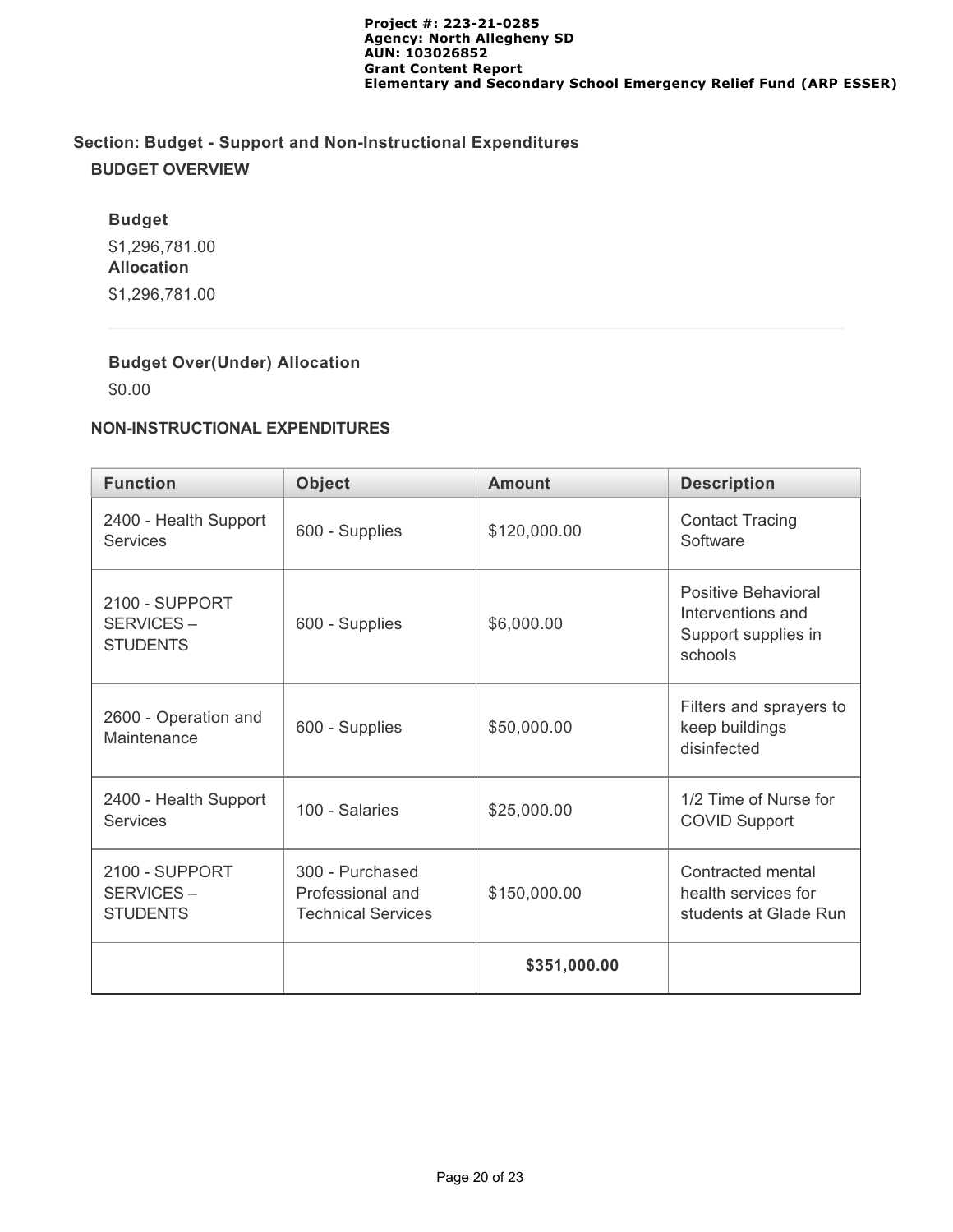# **Section: Budget - Budget Summary BUDGET SUMMARY**

|                                                                                   | 100<br><b>Salaries</b> | 200<br><b>Benefits</b> | 300<br><b>Purchased</b><br>Professional<br>and<br><b>Technical</b><br><b>Services</b> | 400<br><b>Purchased</b><br>Property<br><b>Services</b> | 500 Other<br><b>Purchased</b><br><b>Services</b> | 600<br><b>Supplies</b><br>800<br><b>Dues</b><br>and<br><b>Fees</b> | 700<br><b>Property</b> | <b>Totals</b> |
|-----------------------------------------------------------------------------------|------------------------|------------------------|---------------------------------------------------------------------------------------|--------------------------------------------------------|--------------------------------------------------|--------------------------------------------------------------------|------------------------|---------------|
| 1000 Instruction                                                                  | \$0.00                 | \$0.00                 | \$0.00                                                                                | \$0.00                                                 | \$0.00                                           | \$0.00                                                             | \$0.00                 | \$0.00        |
| <b>1100 REGULAR</b><br><b>PROGRAMS-</b><br><b>ELEMENTARY/</b><br><b>SECONDARY</b> | \$0.00                 | \$0.00                 | \$0.00                                                                                | \$0.00                                                 |                                                  | \$0.00 \$417,714.00                                                | \$0.00                 | \$417,714.00  |
| <b>1200 SPECIAL</b><br><b>PROGRAMS-</b><br><b>ELEMENTARY/</b><br><b>SECONDARY</b> | \$133,209.00           | \$0.00                 | \$250,000.00                                                                          | \$0.00                                                 |                                                  | \$0.00 \$144,858.00                                                | \$0.00                 | \$528,067.00  |
| <b>1300 CAREER</b><br><b>AND TECHNICAL</b><br><b>EDUCATION</b>                    | \$0.00                 | \$0.00                 | \$0.00                                                                                | \$0.00                                                 | \$0.00                                           | \$0.00                                                             | \$0.00                 | \$0.00        |
| 1400 Other<br>Instructional<br>Programs-<br>Elementary /<br><b>Secondary</b>      | \$0.00                 | \$0.00                 | \$0.00                                                                                | \$0.00                                                 | \$0.00                                           | \$0.00                                                             | \$0.00                 | \$0.00        |
| 1600 * ADULT<br><b>EDUCATION</b><br><b>PROGRAMS</b>                               | \$0.00                 | \$0.00                 | \$0.00                                                                                | \$0.00                                                 | \$0.00                                           | \$0.00                                                             | \$0.00                 | \$0.00        |
| 1700 Higher<br><b>Education</b><br><b>Programs</b>                                | \$0.00                 | \$0.00                 | \$0.00                                                                                | \$0.00                                                 | \$0.00                                           | \$0.00                                                             | \$0.00                 | \$0.00        |
| 1800 Pre-K                                                                        | \$0.00                 | \$0.00                 | \$0.00                                                                                | \$0.00                                                 | \$0.00                                           | \$0.00                                                             | \$0.00                 | \$0.00        |
| 2000 SUPPORT<br><b>SERVICES</b>                                                   | \$0.00                 | \$0.00                 | \$0.00                                                                                | \$0.00                                                 | \$0.00                                           | \$0.00                                                             | \$0.00                 | \$0.00        |
| 2100 SUPPORT<br><b>SERVICES -</b><br><b>STUDENTS</b>                              | \$0.00                 | \$0.00                 | \$150,000.00                                                                          | \$0.00                                                 | \$0.00                                           | \$6,000.00                                                         | \$0.00                 | \$156,000.00  |
| 2200 Staff<br>Support                                                             | \$0.00                 | \$0.00                 | \$0.00                                                                                | \$0.00                                                 | \$0.00                                           | \$0.00                                                             | \$0.00                 | \$0.00        |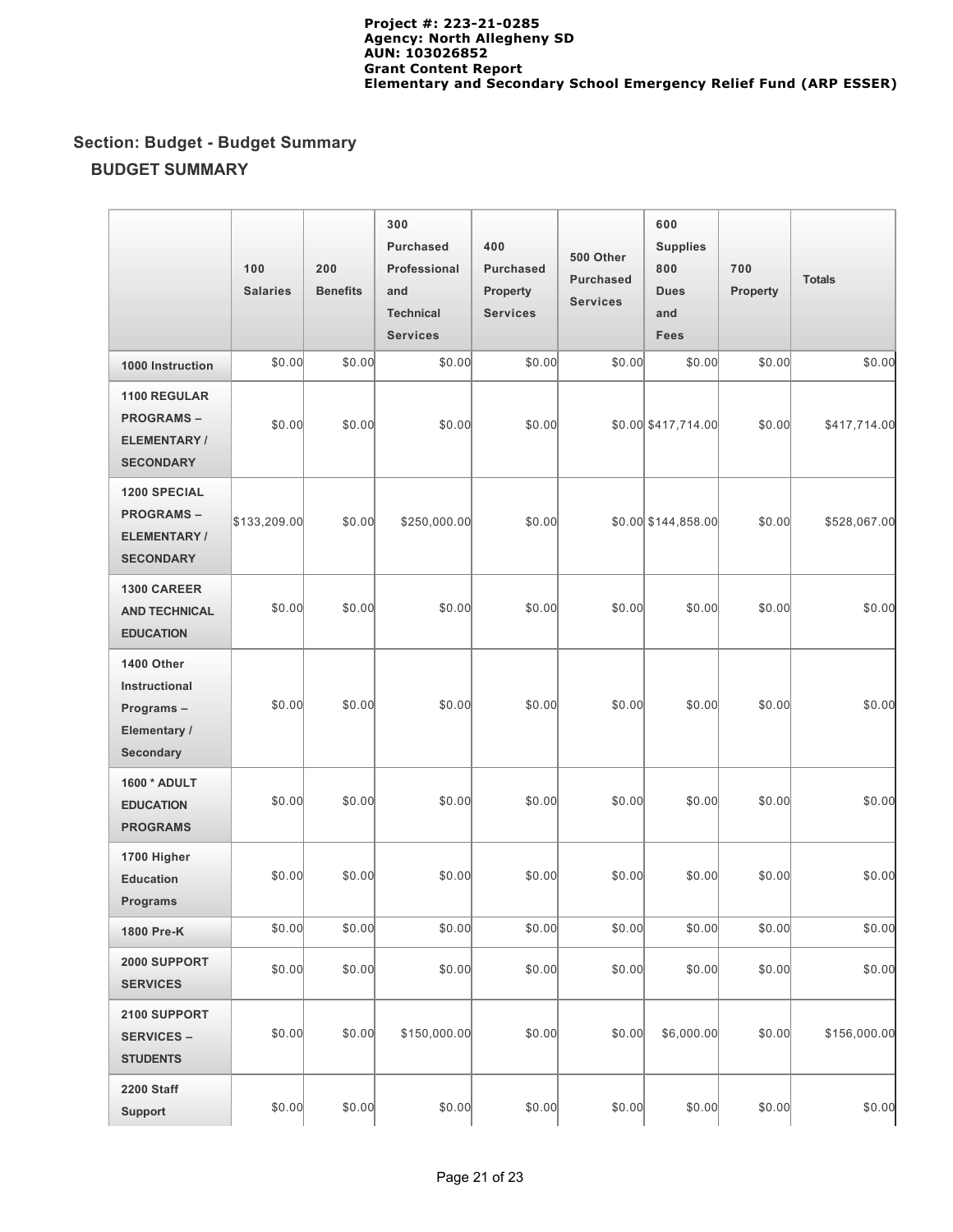|                                                                                                                             | 100<br><b>Salaries</b> | 200<br><b>Benefits</b> | 300<br><b>Purchased</b><br>Professional<br>and<br><b>Technical</b><br><b>Services</b> | 400<br><b>Purchased</b><br>Property<br><b>Services</b> | 500 Other<br><b>Purchased</b><br><b>Services</b> | 600<br><b>Supplies</b><br>800<br><b>Dues</b><br>and<br><b>Fees</b> | 700<br><b>Property</b> | <b>Totals</b> |
|-----------------------------------------------------------------------------------------------------------------------------|------------------------|------------------------|---------------------------------------------------------------------------------------|--------------------------------------------------------|--------------------------------------------------|--------------------------------------------------------------------|------------------------|---------------|
| <b>Services</b>                                                                                                             |                        |                        |                                                                                       |                                                        |                                                  |                                                                    |                        |               |
| 2300 SUPPORT<br><b>SERVICES –</b><br><b>ADMINISTRATION</b>                                                                  | \$0.00                 | \$0.00                 | \$0.00                                                                                | \$0.00                                                 | \$0.00                                           | \$0.00                                                             | \$0.00                 | \$0.00        |
| 2400 Health<br><b>Support</b><br><b>Services</b>                                                                            | \$25,000.00            | \$0.00                 | \$0.00                                                                                | \$0.00                                                 |                                                  | $$0.00$ $$120,000.00$                                              | \$0.00                 | \$145,000.00  |
| 2500 Business<br><b>Support</b><br><b>Services</b>                                                                          | \$0.00                 | \$0.00                 | \$0.00                                                                                | \$0.00                                                 | \$0.00                                           | \$0.00                                                             | \$0.00                 | \$0.00        |
| 2600 Operation<br>and Maintenance                                                                                           | \$0.00                 | \$0.00                 | \$0.00                                                                                | \$0.00                                                 | \$0.00                                           | \$50,000.00                                                        | \$0.00                 | \$50,000.00   |
| 2700 Student<br>Transportation                                                                                              | \$0.00                 | \$0.00                 | \$0.00                                                                                | \$0.00                                                 | \$0.00                                           | \$0.00                                                             | \$0.00                 | \$0.00        |
| 2800 Central<br><b>Support</b><br><b>Services</b>                                                                           | \$0.00                 | \$0.00                 | \$0.00                                                                                | \$0.00                                                 | \$0.00                                           | \$0.00                                                             | \$0.00                 | \$0.00        |
| 3000<br><b>OPERATION OF</b><br>NON-<br><b>INSTRUCTIONAL</b><br><b>SERVICES</b>                                              | \$0.00                 | \$0.00                 | \$0.00                                                                                | \$0.00                                                 | \$0.00                                           | \$0.00                                                             | \$0.00                 | \$0.00        |
| 3100 Food<br><b>Services</b>                                                                                                | \$0.00                 | \$0.00                 | \$0.00                                                                                | \$0.00                                                 | \$0.00                                           | \$0.00                                                             | \$0.00                 | \$0.00        |
| 3200 Student<br><b>Activities</b>                                                                                           | \$0.00                 | \$0.00                 | \$0.00                                                                                | \$0.00                                                 | \$0.00                                           | \$0.00                                                             | \$0.00                 | \$0.00        |
| 3300 Community<br><b>Services</b>                                                                                           | \$0.00                 | \$0.00                 | \$0.00                                                                                | \$0.00                                                 | \$0.00                                           | \$0.00                                                             | \$0.00                 | \$0.00        |
| <b>4000 FACILITIES</b><br><b>ACQUISITION,</b><br><b>CONSTRUCTION</b><br><b>AND</b><br><b>IMPROVEMENT</b><br><b>SERVICES</b> | \$0.00                 | \$0.00                 | \$0.00                                                                                | \$0.00                                                 | \$0.00                                           | \$0.00                                                             | \$0.00                 | \$0.00        |